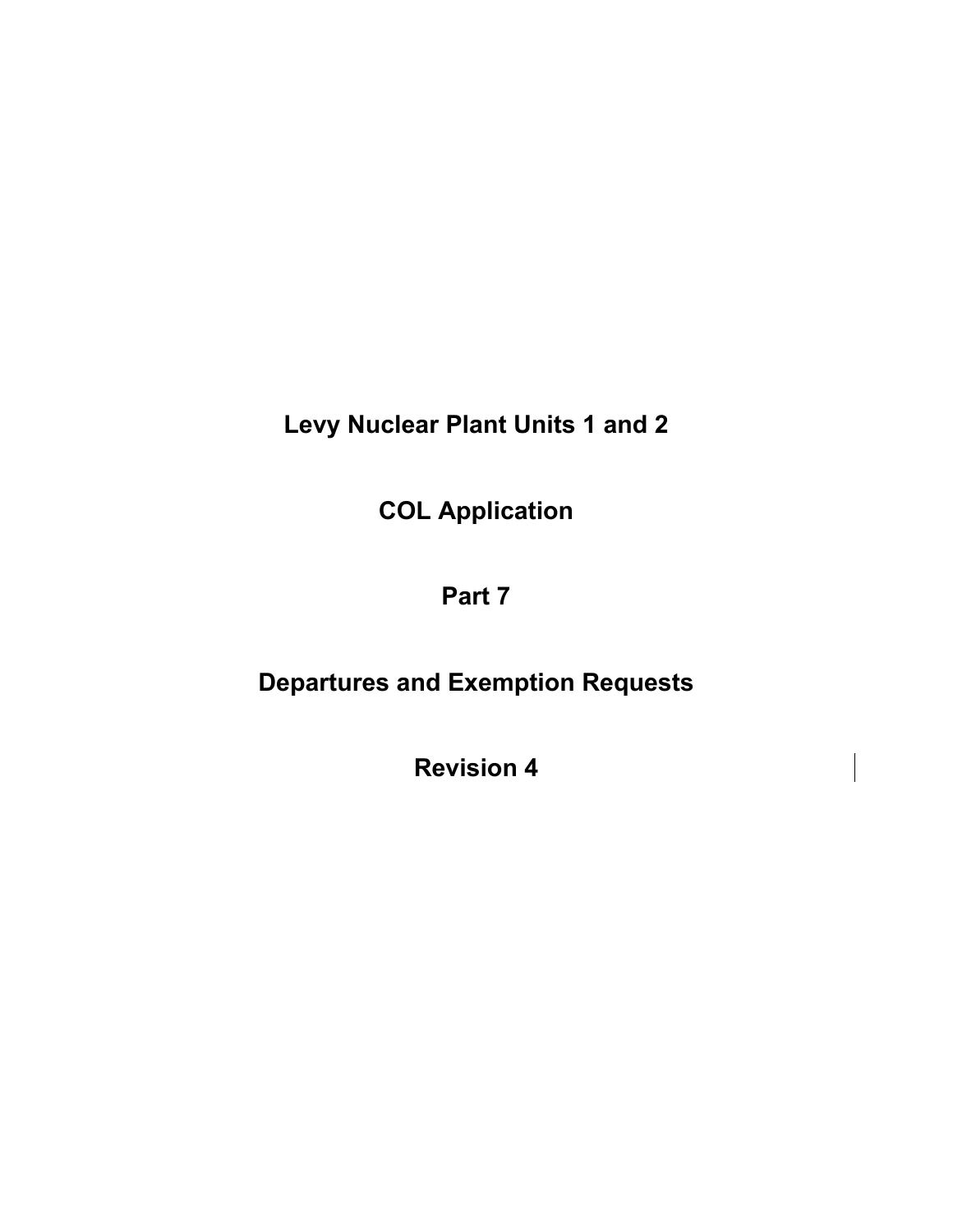# **A. STD and LNP Departures**

This Departure Report includes deviations in the Levy Nuclear Plant, Units 1 and 2 COLA FSAR from the Tier 2 information in the applicable Design Control Document (DCD), pursuant to 10 CFR Part 52, Appendix D, Section VIII and Section X.B.1.

The following Departures are described and evaluated in detail in this report.

| <b>Departure Number</b> | <b>Description</b>                                                                                                                                                                   |
|-------------------------|--------------------------------------------------------------------------------------------------------------------------------------------------------------------------------------|
| STD DEP 1.1-1           | Administrative departure for organization and<br>numbering for the FSAR sections                                                                                                     |
| LNP DEP 1.8-1           | Correction of an inconsistency in regulatory<br>citation in an interface description                                                                                                 |
| LNP DEP 3.2-1           | Addition of downspouts to the condensate return<br>portion of the Passive Core Cooling System                                                                                        |
| <b>LNP DEP 3.7-1</b>    | Use of site-specific horizontal seismic response<br>spectra for the design of drilled shafts that support<br>the seismic Category II portions of the Annex and<br>Turbine Buildings. |
| LNP DEP 3.11-1          | Revision of "Envir. Zone" numbers for Spent Fuel<br>Pool Level instruments                                                                                                           |
| LNP DEP 6.3-1           | Quantification of the term "indefinitely" as used in<br>the DCD for maintenance of safe shutdown<br>conditions using the PRHR HX during non-LOCA<br>accidents.                       |
| <b>STD DEP 8.3-1</b>    | Class 1E voltage regulating transformer current<br>limiting features                                                                                                                 |

Departure LNP DEP 3.2-1 is a departure from AP1000 Tier 1 information, in addition to Tier 2 information in the DCD; an exemption request and NRC approval is required prior to implementation.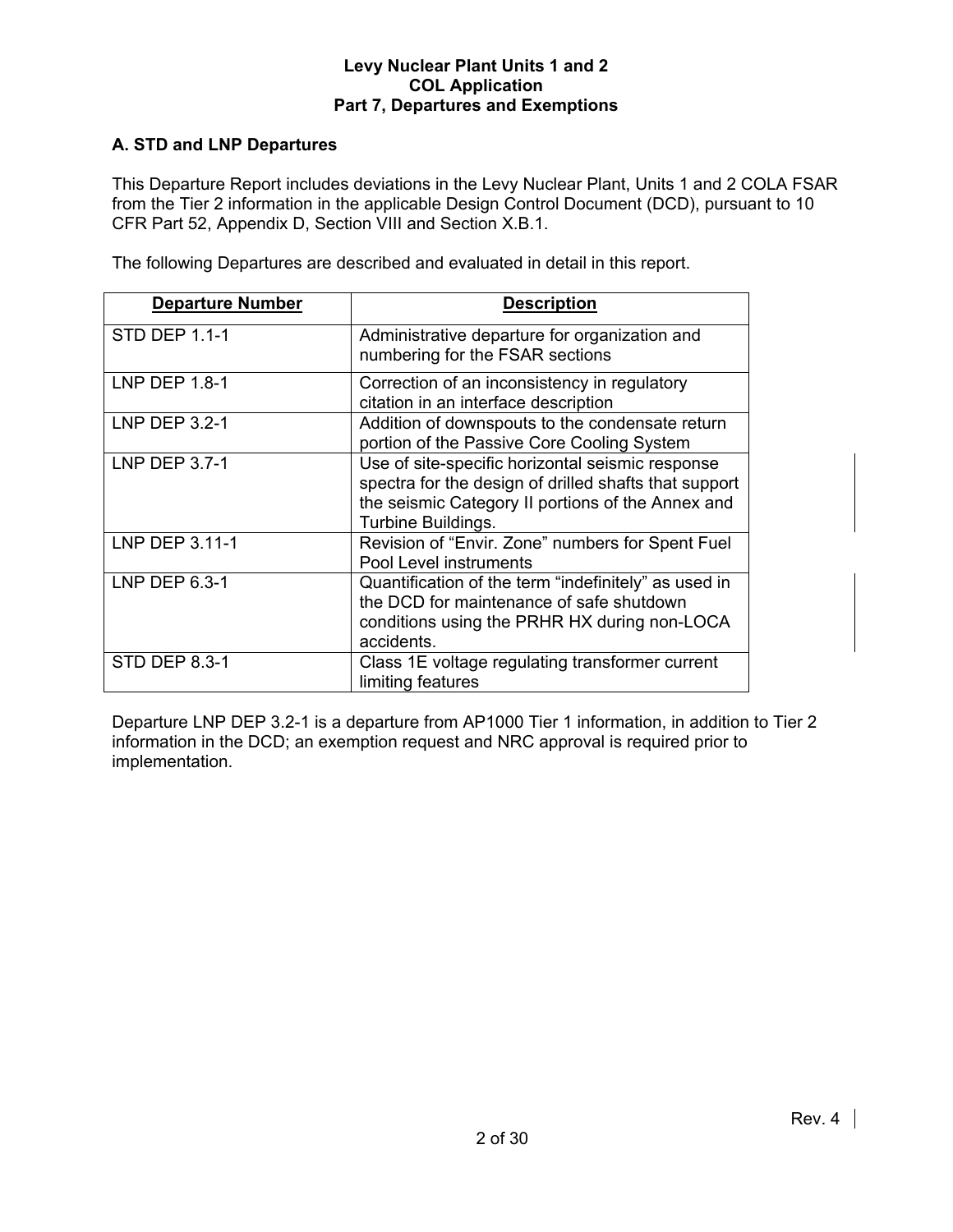#### Departure Number: STD DEP 1.1-1

 Affected DCD/FSAR Sections: 2.1.1; 2.1.4; 2.2.1; 2.2.4; 2.4.1; 2.4.15; 2.5; 2.5.6; 9.2.11; 9.2.12; 9.2.13; 9.5.1.8; 9.5.1.9; 13.1; 13.1.4; 13.5; 13.5.3; 13.7; 17.5; 17.6; 17.7; 17.8 (Note the affected sections may vary in subsequent COL applications, but the departure is standard).

#### Summary of Departure:

This FSAR generally follows the AP1000 DCD organization and numbering. Some organization and numbering differences are adopted where necessary to include additional material, such as additional content identified in Regulatory Guide 1.206.

#### Scope/Extent of Departure:

The renumbered sections and subsections associated with this Departure are identified in the FSAR (at the sections and subsections identified above).

#### Departure Justification:

An administrative departure is established to identify instances where the renumbering of FSAR sections and subsections is necessary to effectively include content consistent with Regulatory Guide 1.206, as well as NUREG-0800, Standard Review Plan.

#### Departure Evaluation:

This Departure is an administrative change that affects only section and subsection numbering of the indicated FSAR sections and subsections. Accordingly, it does not:

- 1. Result in more than a minimal increase in the frequency of occurrence of an accident previously evaluated in the plant-specific DCD;
- 2. Result in more than a minimal increase in the likelihood of occurrence of a malfunction of a structure, system, or component (SSC) important to safety and previously evaluated in the plant-specific DCD;
- 3. Result in more than a minimal increase in the consequences of an accident previously evaluated in the plant-specific DCD;
- 4. Result in more than a minimal increase in the consequences of a malfunction of an SSC important to safety previously evaluated in the plant-specific DCD;
- 5. Create a possibility for an accident of a different type than any evaluated previously in the plant-specific DCD;
- 6. Create a possibility for a malfunction of an SSC important to safety with a different result than any evaluated previously in the plant-specific DCD;
- 7. Result in a design basis limit for a fission product barrier as described in the plantspecific DCD being exceeded or altered; or
- 8. Result in a departure from a method of evaluation described in the plant-specific DCD used in establishing the design bases or in the safety analyses.

This Departure does not affect resolution of a severe accident issue identified in the plantspecific DCD.

Therefore, this Departure has no safety significance.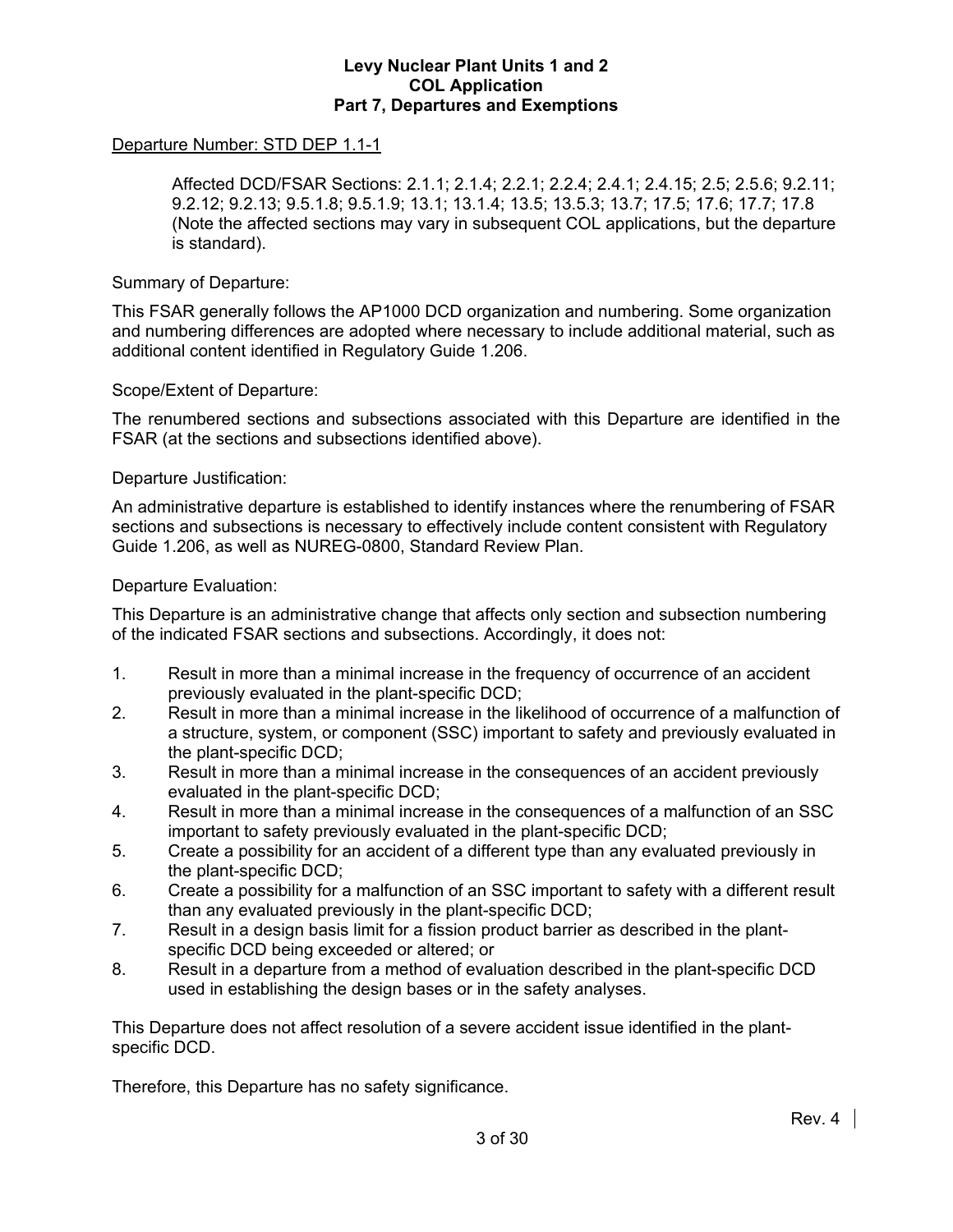# Departure Number: STD DEP 1.1-1 (Continued)

NRC Approval Requirement

This departure does not require NRC approval pursuant to 10 CFR Part 52, Appendix D, Section VIII.B.5.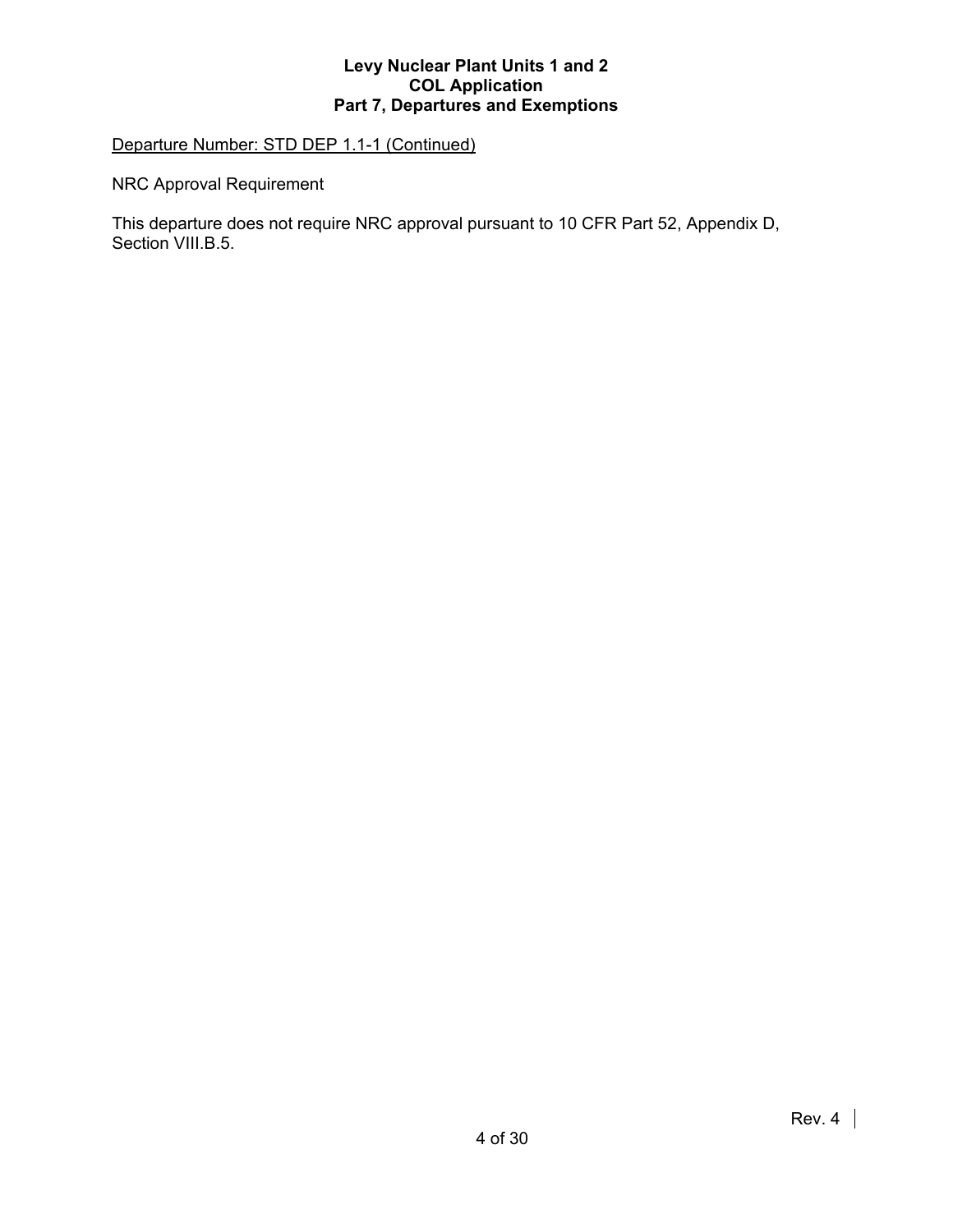# Departure Number LNP DEP 1.8-1

Affected DCD/FSAR Sections: DCD Table 1.8-1 (Sheet 6 of 6)/FSAR Table 1.8-203 (Sheet 7 of 7)

#### Summary of Departure:

DCD Tier 2 Table 1.8-1 (Sheet 6 of 6), Item 13.1, is changed to correct an inconsistency in the DCD. The DCD Item 13.1 references 10 CFR 50, Appendix O, for features that may affect plans for coping with emergencies as opposed to the Part 52 requirements contained in 10 CFR 52.137(a)(11).

# Scope/Extent of Departure:

This departure is identified in FSAR Table 1.8-203 (Sheet 7 of 7), Item 13.1. FSAR Table 1.8- 203 replaced DCD Table 1.8-1.

The interface description in DCD Table 1.8-1 (Sheet 6 of 6), Item 13.1, is revised from "Features that may affect plans for coping with emergencies as specified in 10 CFR 50, Appendix O" to "The information pertaining to design features that affect plans for coping with emergencies in the operation of the reactor facility or a major portion thereof as specified in 10 CFR 52.137(a)(11)".

#### Departure Justification:

Appendix O was transferred from Part 50 to Part 52, effective May of 1989, although the NRC neglected to physically remove the Appendix O text from Part 50. Appendix O text was not physically removed from Part 50 until the reorganization of the regulations was published in August of 2007. In the August 2007 reorganization the content of Appendix O in Part 52 was relocated to the new Subpart E of Part 52. This relocation of the regulation impacts DCD Tier 2 Table 1.8-1 (Sheet 6 of 6), Summary Of AP1000 Plant Interfaces With Remainder Of Plant, Item 13.1, Features that may affect plans for coping with emergencies as specified in 10 CFR 50, Appendix O, as referenced to DCD Section 13.3, is replaced with "The information pertaining to design features that affect plans for coping with emergencies in the operation of the reactor facility or a major portion thereof as specified in 10 CFR 52.137(a)(11)". There is no change in requirements, only a relocation to another regulation. In conclusion, this is a departure from DCD Tier 2 Table 1.8-1, (Sheet 6 of 6), Item 13.1, which will be reflected in COLA Table 1.8- 203, (Sheet 7 of 7), Item 13.1.

#### Departure Evaluation:

This Tier 2 departure revises DCD Table 1.8-1 (Sheet 6 of 6), Item 13.1. This departure does not result in any adverse affects to design features that affect plans for coping with emergencies in the operation of the reactor facility or a major portion thereof. Therefore, this departure does not: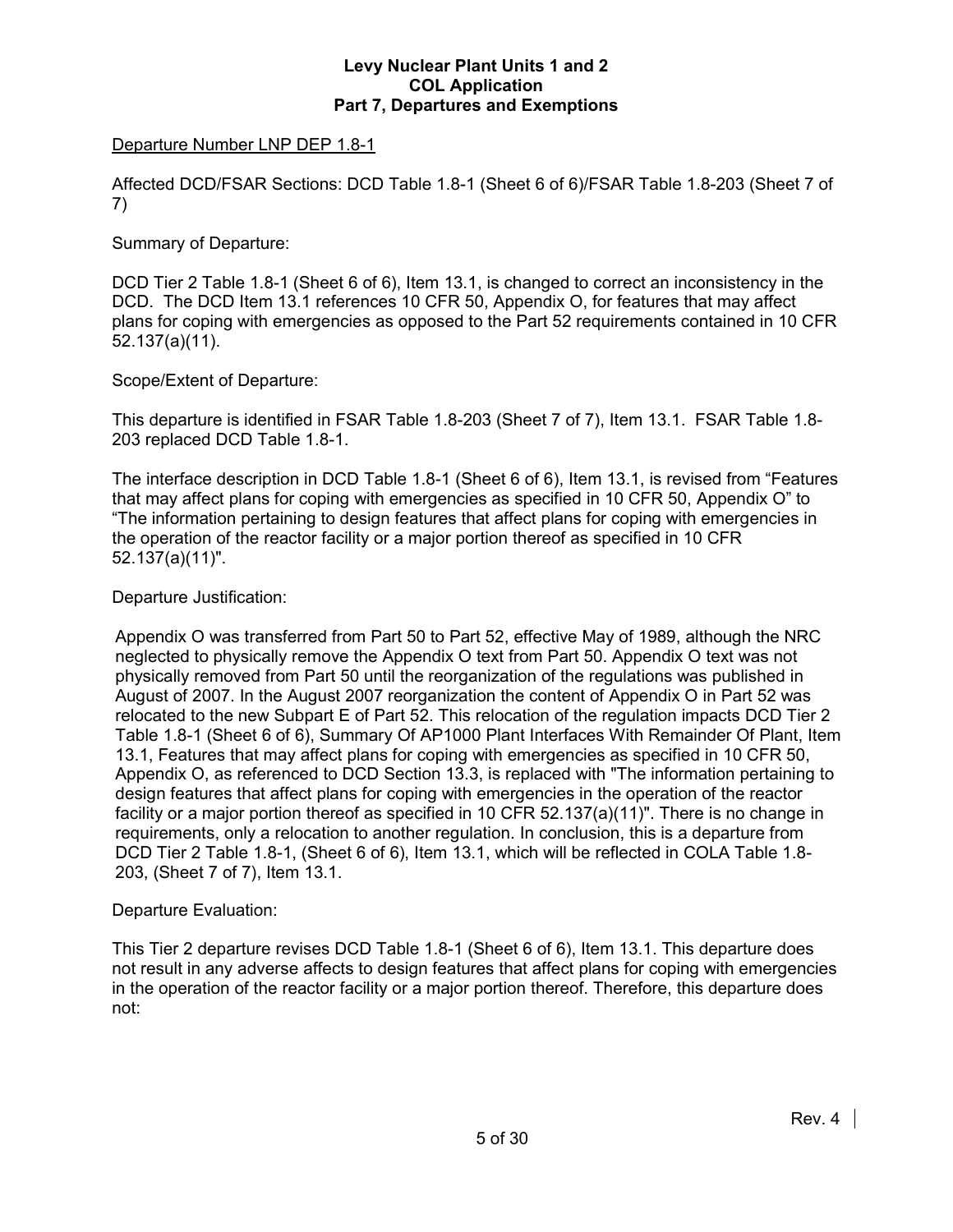#### Departure Number LNP DEP 1.8-1 (Continued)

- 1. Result in more than a minimal increase in the frequency of occurrence of an accident previously evaluated in the plant-specific DCD.
- 2. Result in more than a minimal increase in the likelihood of occurrence of a malfunction of an SSC important to safety and previously evaluated in the plant-specific DCD.
- 3. Result in more than a minimal increase in the consequences of an accident previously evaluated in the plant-specific DCD.
- 4. Result in more than a minimal increase in the consequences of a malfunction of an SSC important to safety previously evaluated in the plant-specific DCD.
- 5. Create a possibility for an accident of a different type than any evaluated previously in the plant-specific DCD.
- 6. Create a possibility for a malfunction of an SSC important to safety with a different result than any evaluated previously in the plant-specific DCD.
- 7. Result in a design basis limit for a fission product barrier as described in the plantspecific DCD being exceeded or altered.
- 8. Result in a departure from a method of evaluation described in the plant-specific DCD used in establishing the design bases or in the safety analyses.

This departure does not affect resolution of a severe accident issue identified in the plantspecific DCD. Therefore, this departure has no safety significance.

NRC Approval Requirement:

This departure does not require NRC approval pursuant to 10 CFR Part 52, Appendix D, Section VIII.B.5.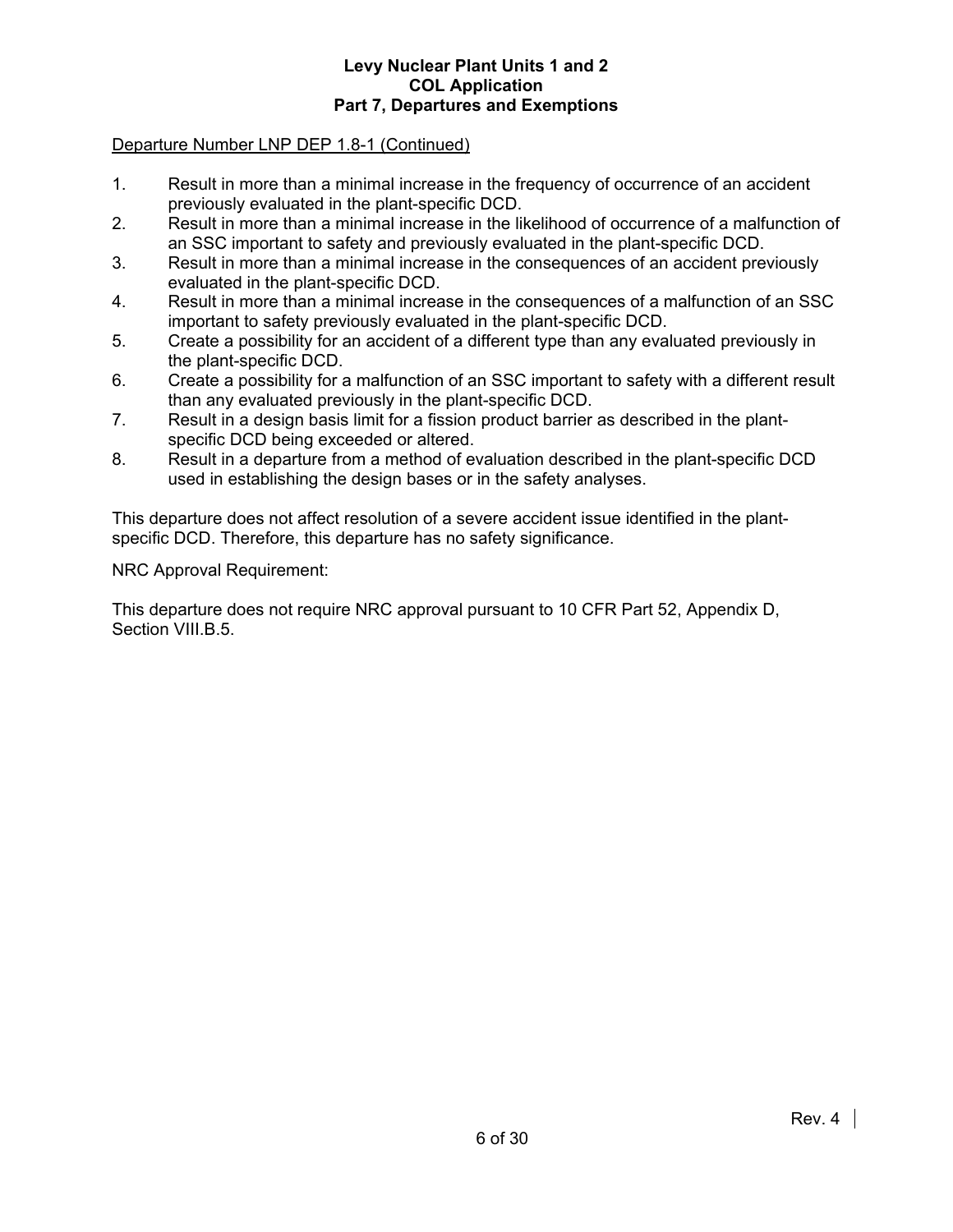#### Departure Number LNP DEP 3.2-1

Affected DCD/FSAR Sections: Tier 1 Table 2.2.3-1 and Table 2.2.3-2, Tier 2 Table 3.2-3 (Sheet 16 of 75), Figure 3.8.2-1 (Sheet 3), Subsections 5.4.11.2 and 5.4.14.1, Chapter 6 TOC (Table of Contents, List of Figures), Subsections 6.3.1.1.1, 6.3.1.1.4, 6.3.1.1.6, 6.3.1.2, 6.3.1.3, 6.3.2.1, 6.3.2.1.1, 6.3.2.2.7, 6.3.2.8, 6.3.3, 6.3.3.2.1.1, Figure 6.3-1 (Sheets 1 through 3), Figure 6.3-2 (Not Used), Subsection 7.4.1.1, Table 14.3-2 (Sheets 7 and 8 of 17), Subsection 15.0.13, Chapter 16 (TS Bases B3.3.3 and B3.5.4), Subsection 19E.4.10.2, Table 19E.4.10-1, Figures 19E.4.10-1 through 19E.4.10-4, and Subsection 19.E.9.

#### Summary of Departure:

Modifications to the Polar Crane Girder (PCG), Internal Stiffener, and Passive Core Cooling System (PXS) gutters were made. The fabrication holes at the top surface of the PCG and in the stiffener are blocked, drainage holes in the bottom of the PCG boxes are blocked, and flow communication holes between PCG boxes are added. A downspout piping network is added to collect and transport condensation from the top and interior of the PCG and the stiffener to the PXS Collection Boxes. Eight new PXS downspout screens are added at the entrance of each of the downspouts at the top of the PCG and the stiffener to prevent any larger debris from blocking the downspout piping. Visual inspection requirements to verify that the return flow to the IRWST will not be restricted by debris have been added to Technical Specification Bases.

#### Scope/Extent of Departure:

Upon actuation of the Passive Residual Heat Removal heat exchanger (PRHR HX), a series of air-operated valves are actuated to isolate the normal gutter drain path to the Liquid Radwaste System, and divert condensation to the In-containment Refueling Water Storage Tank (IRWST). It is important that sufficient condensate return is achieved during non-loss of coolant accident (non-LOCA) PRHR HX operation, since reduction of IRWST level to below the top of the tubes will begin to degrade the heat exchanger performance to the point where safe shutdown (<420 deg F) in <36 hours could be challenged.

As steaming in the containment begins, following initiation of PRHR HX operation and saturation of the IRWST, there are a number of mechanisms, both thermodynamic and geometric, that can prevent the condensed steam from returning to the IRWST. The mechanisms are as follows:

- 1) Steam to pressurize the containment
- 2) Steam condensation on Passive Heat Sinks
- 3) Raining from the containment roof, Containment ring misalignment
- 4) Losses at the Polar Crane Girder and Stiffener
- 5) Losses at support plates attached to the containment vessel
- 6) Losses at the Equipment Hatch and Personnel Airlock
- 7) Losses at entry to IRWST gutter

Losses due to pressurization and condensation on heat sinks were quantified with development of two new calculations. Two additional existing calculations were revised based on the results of the new calculations in order to quantify the PRHR HX performance with the revised value of the condensate return and to ensure that the safe shutdown requirements are met. A full scale section of the containment wall was constructed to test condensate losses.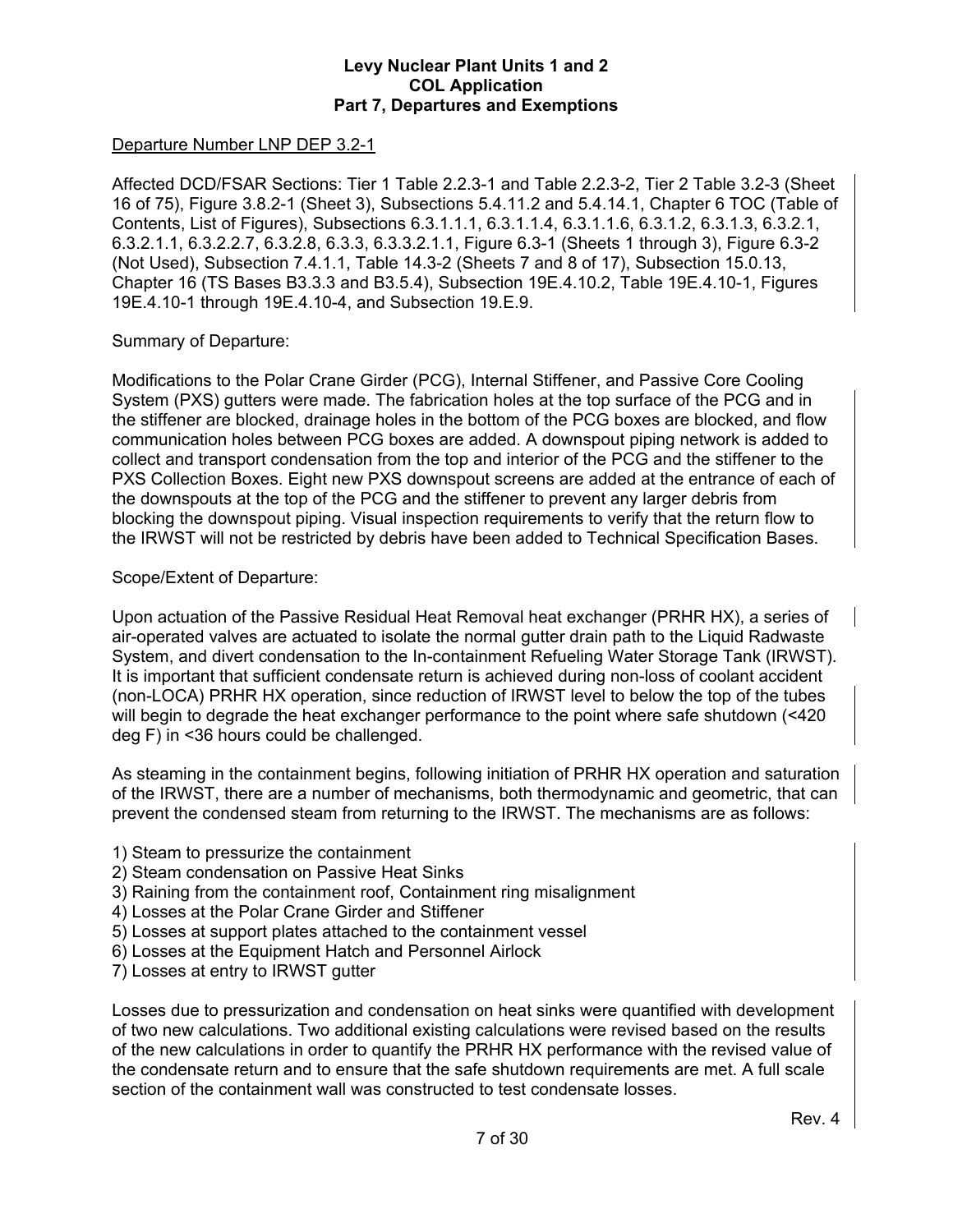# Departure Number LNP DEP 3.2-1 (Continued)

As a result of the condensate return testing, modifications to the Polar Crane Girder (PCG), Internal Stiffener, and Passive Core Cooling System (PXS) gutter designs are made. The fabrication holes at the top surface of the PCG and in the stiffener are blocked, drainage holes in the bottom of the PCG boxes are blocked, and flow communication holes between PCG boxes are added. A downspout piping network is added to collect and transport condensation from the top and interior of the PCG and the stiffener to the PXS Collection Boxes. Eight new PXS downspout screens are added at the entrance of each of the downspouts at the top of the PCG and the stiffener to prevent any larger debris from blocking the downspout piping. Visual inspection requirements to verify return flow to the IRWST will not be restricted by debris have been added to Technical Specification Bases.

#### Departure Justification:

The proposed change does not involve a significant reduction in the margin of safety. The proposed change does not reduce the redundancy or diversity of any safety-related SSCs. The proposed changes increase the amount of condensate available in the IRWST after the initiation of a design basis event compared to the design described in the AP1000 DCD Revision 19. Though the fraction of condensate returned is smaller than originally assumed, the proposed changes provide sufficient condensate return flow to maintain adequate IRWST water level for those events using the PRHR HX cooling function. While lower condensate return rates result in an earlier transition to PRHR HX uncovery, the long-term shutdown temperature evaluation results show that the PRHR HX would continue to meet its acceptance criteria.

In conclusion, based on the considerations discussed above, (1) there is reasonable assurance that the health and safety of the public will not be endangered by operation in the proposed manner, (2) such activities will be conducted in compliance with the Commission's regulations, and (3) approval of the change will not be inimical to the common defense and security or to the health and safety of the public.

#### Departure Evaluation:

This Tier 2 departure performs modifications to the PCG, Internal Stiffener, and PXS gutter designs. The fabrication holes at the top surface of the PCG and in the stiffener are blocked, drainage holes in the bottom of the PCG boxes are blocked, and flow communication holes between PCG boxes are added. A downspout piping network is added to collect and transport condensation from the top and interior of the PCG and the stiffener to the PXS Collection Boxes. Eight new PXS downspout screens are added at the entrance of each of the downspouts at the top of the PCG and the stiffener to prevent any larger debris from blocking the downspout piping. Visual inspection requirements to verify that the return flow to the IRWST will not be restricted by debris have been added to Technical Specification Bases. The proposed change does not involve a significant reduction in the margin of safety. The proposed change does not reduce the redundancy or diversity of any safety-related SSCs. The proposed changes increase the amount of condensate available in the IRWST after the initiation of a design basis event compared to the original design. Though the fraction of condensate returned is less than assumed in the original design, the proposed design does not result in significantly degraded overall PXS performance, in that the ability to achieve safe shutdown within the required time frame is accomplished. Therefore, this departure does not: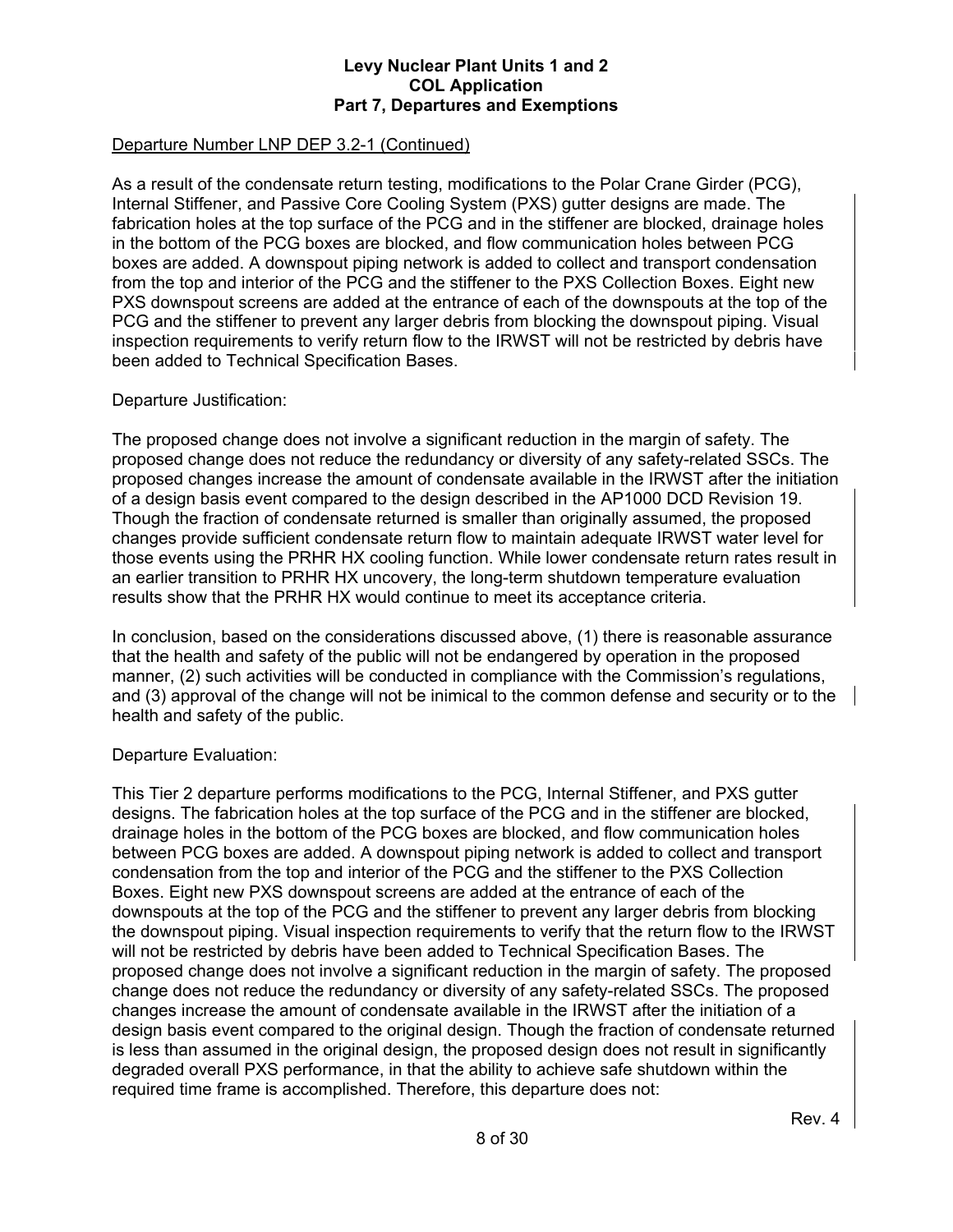#### Departure Number LNP DEP 3.2-1 (Continued)

- 1. Result in more than a minimal increase in the frequency of occurrence of an accident previously evaluated in the plant-specific DCD.
- 2. Result in more than a minimal increase in the likelihood of occurrence of a malfunction of an SSC important to safety and previously evaluated in the plant-specific DCD.
- 3. Result in more than a minimal increase in the consequences of an accident previously evaluated in the plant-specific DCD.
- 4. Result in more than a minimal increase in the consequences of a malfunction of an SSC important to safety previously evaluated in the plant-specific DCD.
- 5. Create a possibility for an accident of a different type than any evaluated previously in the plant-specific DCD.
- 6. Create a possibility for a malfunction of an SSC important to safety with a different result than any evaluated previously in the plant-specific DCD.
- 7. Result in a design basis limit for a fission product barrier as described in the plantspecific DCD being exceeded or altered.
- 8. Result in a departure from a method of evaluation described in the plant-specific DCD used in establishing the design bases or in the safety analyses.

This departure does not affect resolution of a severe accident issue identified in the plantspecific DCD. Therefore, this departure has no safety significance.

#### NRC Approval Requirement:

This departure requires an exemption from the requirements of 10 CFR Part 52, Appendix D, Section III.B, which requires compliance with Tier 1 requirements of the AP1000 DCD. Therefore, an exemption is requested in Part B of this COL Application Part.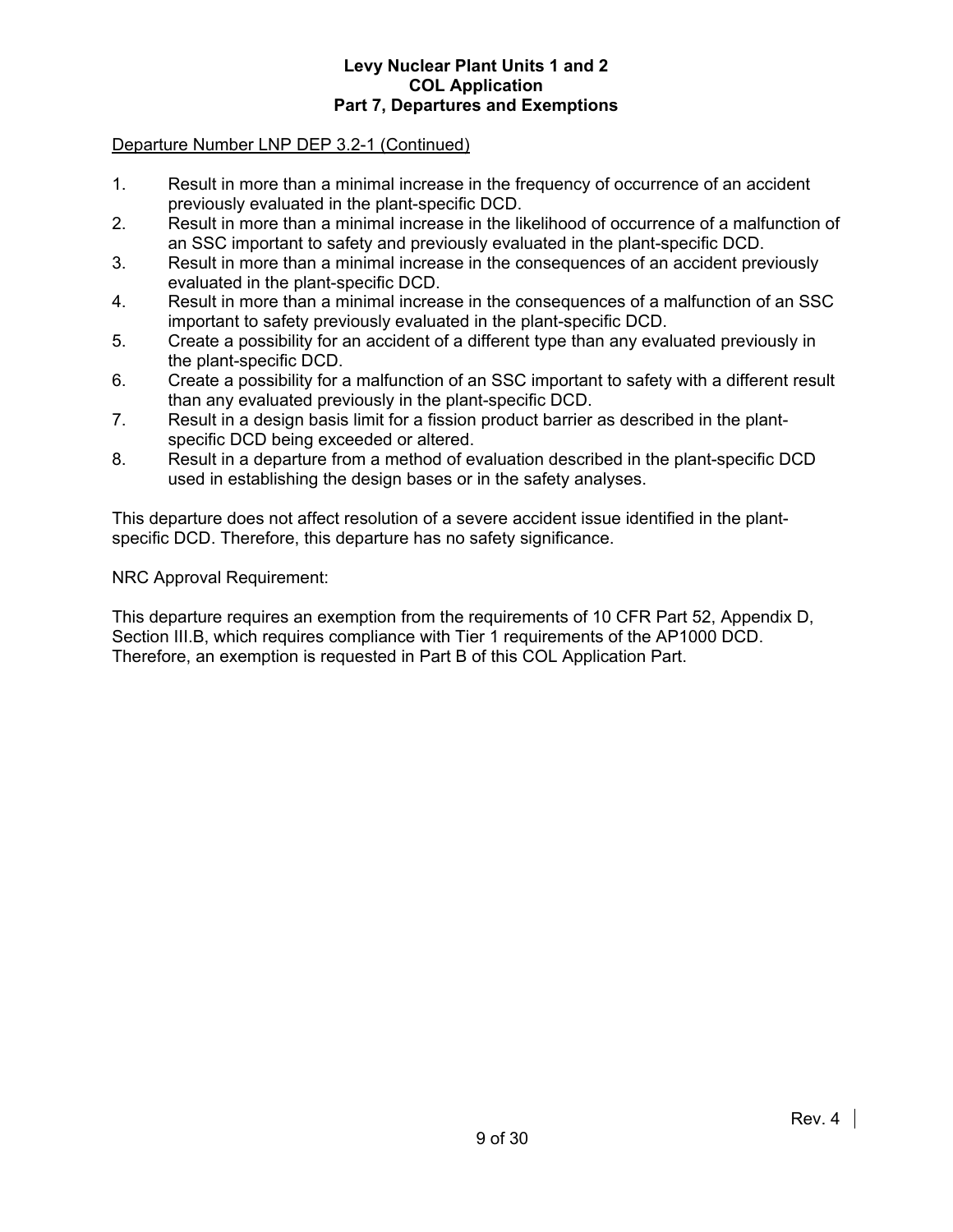# Departure Number LNP DEP 3.7-1

Affected DCD/FSAR Sections: DCD Subsections 3.7.2.8.1 and 3.7.2.8.3

Summary of Departure:

AP1000 DCD Revision 19, Tier 2 Subsections 3.7.2.8.1 and 3.7.2.8.3 for the Annex Building and the Turbine Building, respectively, states that the portions of the Annex and Turbine Buildings that are classified as seismic Category II are analyzed for the six soil profiles described in Subsection 3.7.1.4. Additionally, DCD Subsection 3.7.2.8.4 states that the seismic Category II buildings are designed using envelope response spectra for the six soil profiles based on the AP1000 CSDRS spectra input at plant grade.

The Levy plant foundation design for the adjacent buildings (Annex, Radwaste, and Turbine) is based on the use of drilled shafts for vertical and horizontal support of the buildings. Although the vertical seismic demand for the Category II structures is based on the AP1000 generic analysis (e.g., CSDRS), the lateral (horizontal) seismic demand is based on site-specific analysis (e.g., PBSRS) which take advantage of the lower seismicity of the Levy site in order to meet the horizontal limitations of building interaction with the nuclear island and building foundation support requirements without having to design the drilled shafts to meet the AP1000 CSDRS.

A drilled shaft design as presented in FSAR Subsection 3.8.5.9 was chosen to support the building foundations rather than improving the existing soil to meet the CSDRS criteria. This design utilizing drilled shafts was not analyzed as an acceptable support system for adjacent buildings in the AP1000 generic analysis. The site-specific analysis applied to the building support system to determine their adequacy is allowable under the requirements of DCD Subsection 3.7.2.8.4, in that the DCD discussion allows a COL applicant to perform a sitespecific analysis if one or more of the four criteria discussed in the last paragraph of this Subsection are not met (the support system for the adjacent buildings is not one of the six soil types analyzed in the Westinghouse generic design).

Since the drilled shaft configuration is not one of the six soil types used in the AP1000 generic analysis, this constitutes a departure from the AP1000 generic design. In order to address this foundation design change, the following departure from the AP1000 DCD is required.

# Scope/Extent of Departure:

In order to address this foundation design change, the following departure from the AP1000 DCD is required. The following paragraph will be added to DCD Subsections 3.7.2.8.1 and 3.7.2.8.3 in order to address the site-specific design of the Levy drilled shafts: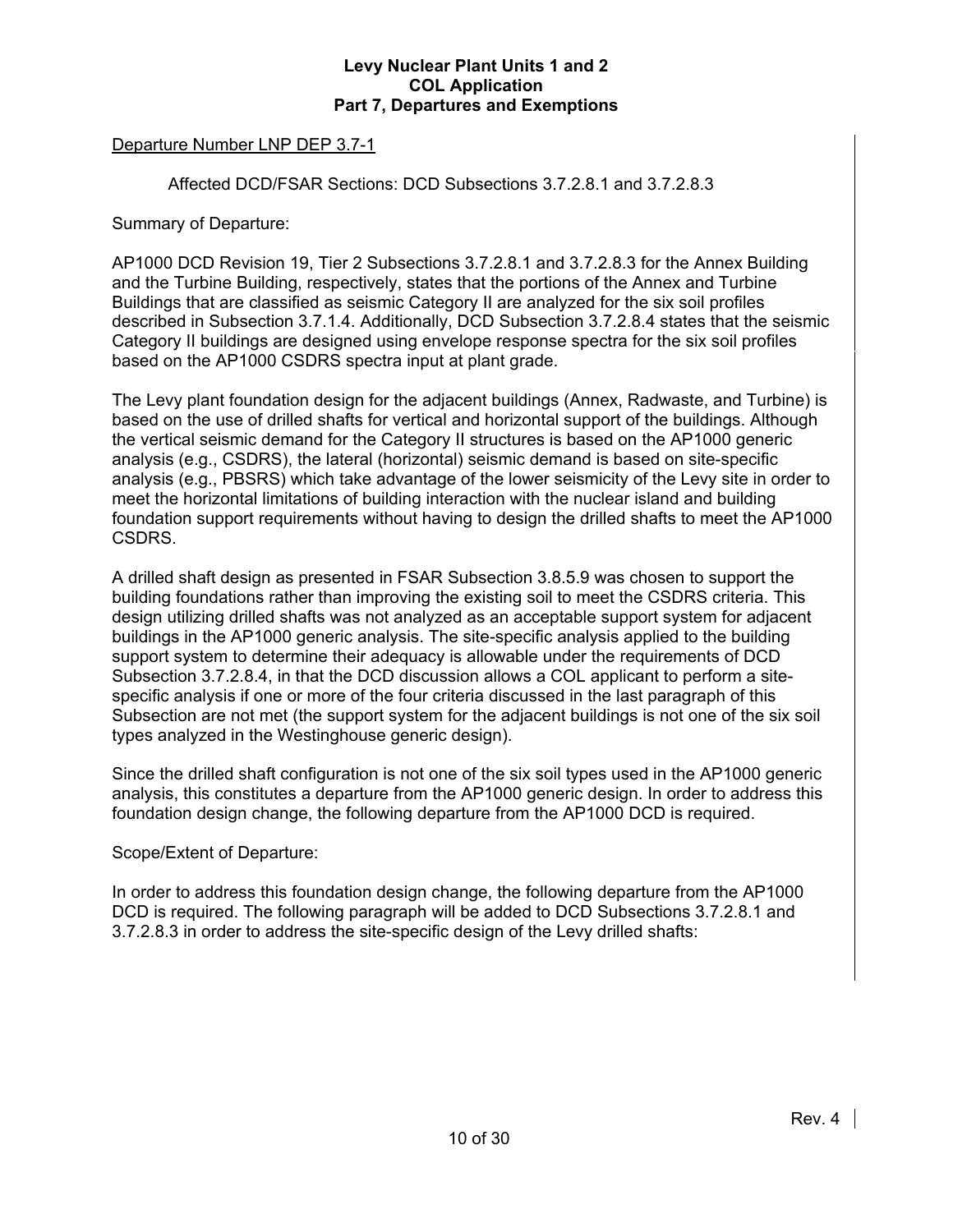# Departure Number LNP DEP 3.7-1 (Continued)

"The drilled shaft foundations supporting the buildings adjacent to the Nuclear Island do not conform to one of the six soil types supporting these buildings that were analyzed in the AP1000 generic analysis. In the conceptual design of the drilled shafts supporting the Annex (Turbine) Building foundation, the vertical seismic demands are consistent with the AP1000 certified design demands. The AP1000 certified vertical seismic demands exceed the site-specific vertical seismic demands at the LNP site. The PBSRS, rather than the AP1000 CSDRS based on the envelope of the six analyzed soil profiles, is used to compute the maximum relative horizontal displacement of the Annex (Turbine) Building drilled shaft foundation with respect to the nuclear island to evaluate the site-specific aspect of the seismic interaction of the Annex (Turbine) Building with the nuclear island. Thus, the drilled shafts are designed for the AP1000 certified design vertical seismic loads and the site-specific horizontal seismic loads and ensure that the maximum relative displacement of the foundation of this building and the nuclear island remains within the limits of the AP1000 generic design."

#### Departure Justification:

The critical design detail to be considered for horizontal displacement during a seismic event is the gap between the Nuclear Island and adjacent buildings in order to avoid building interaction between the Nuclear Island and the Annex, Radwaste, or Turbine Buildings. Subsection 3.8.5.1 of the AP1000 DCD specifies that a minimum gap of 2 inches is provided between the Nuclear Island and adjacent seismic Category II structures (specifically the Annex and Turbine Buildings) at and below grade, and a 4-inch minimum gap is provided above grade. The analysis of the probable maximum relative displacements between the Nuclear Island and adjacent buildings using the LNP site-specific response spectra is shown in FSAR Table 3.7- 206, and the maximum displacement is 0.77 inches for the Radwaste Building. FSAR Subsection 3.7.2.8.1 states that the LNP Annex Building roof displacement is expected to be less than 2.6 inches, which is substantially less than the allowable minimum gap of 4 inches.

As a result, the proposed change does not result in an adverse effect on any plant-specific DCD described design function.

#### Departure Evaluation:

This Tier 2 departure adds a discussion of the use of the Levy site-specific response spectra for the lateral (horizontal) seismic demand on the drilled shafts used to support the Annex, Radwaste, and Turbine Buildings. This departure does not result in any adverse effects since the gaps between the Nuclear Island and the adjacent building foundations are maintained so that there are no building interactions. Therefore:

- 1. This change does not impact the frequency of occurrence of an accident previously evaluated in the plant-specific DCD. Therefore there is not more than a minimal increase in the frequency of occurrence.
- 2. This change does not impact the likelihood of a malfunction of an SSC. The lateral movement of the adjacent buildings to the Nuclear Island under the analyzed seismic event does not result in building interactions.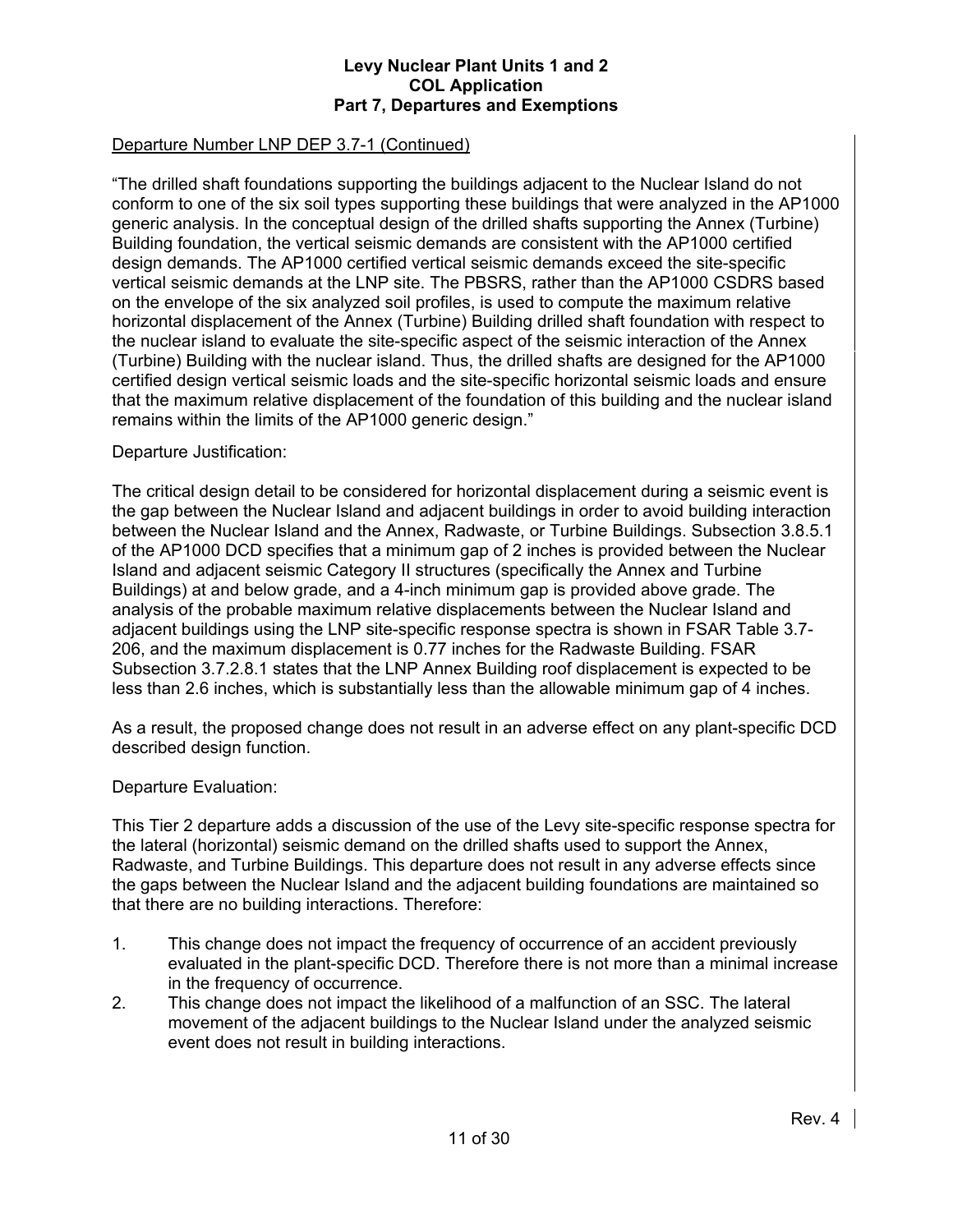# Departure Number LNP DEP 3.7-1 (Continued)

- 3. This change maintains the minimum gaps between the Nuclear Island and adjacent buildings under a site-specific seismic event and does not increase the consequences of an accident previously evaluated.
- 4. By maintaining the gaps between the Nuclear Island and adjacent buildings and preventing building interactions, there will not be more than a minimal increase in the consequences of a malfunction of a SSC important to safety.
- 5. This departure does not impact the possibility of accidents, and therefore does not create a possibility for an accident of a different type than previously evaluated in the plant-specific DCD.
- 6. There will not be a malfunction of an SSC important to safety with a different result than any evaluated previously in the plant-specific DCD, since the gaps between the Nuclear Island and adjacent buildings are maintained to prevent the likelihood of building interactions.
- 7. This change does not result in a design basis limit being exceeded or altered.
- 8. The proposed change is based on an evaluation methodology that is consistent with the plant-specific DCD and NRC requirements, and thus is not a revision or replacement of a plant-specific DCD described evaluation methodology; nevertheless since the drilled shaft foundation is not one of the soil types considered in the DCD evaluations, the response to this question is determined to be yes. (The methodology is consistent but the inputs are selected to be site specific).

The evaluated change maintains the gaps between the Nuclear Island and adjacent buildings in order to prevent building interactions and be within bounds of the design and safety analysis; therefore the departure does not affect a resolution of an ex-vessel severe accident design feature identified in the DCD. Therefore, this departure has no safety significance.

#### NRC Approval Requirement:

This departure requires NRC approval pursuant to 10 CFR Part 52, Appendix D, Section VIII.B.5.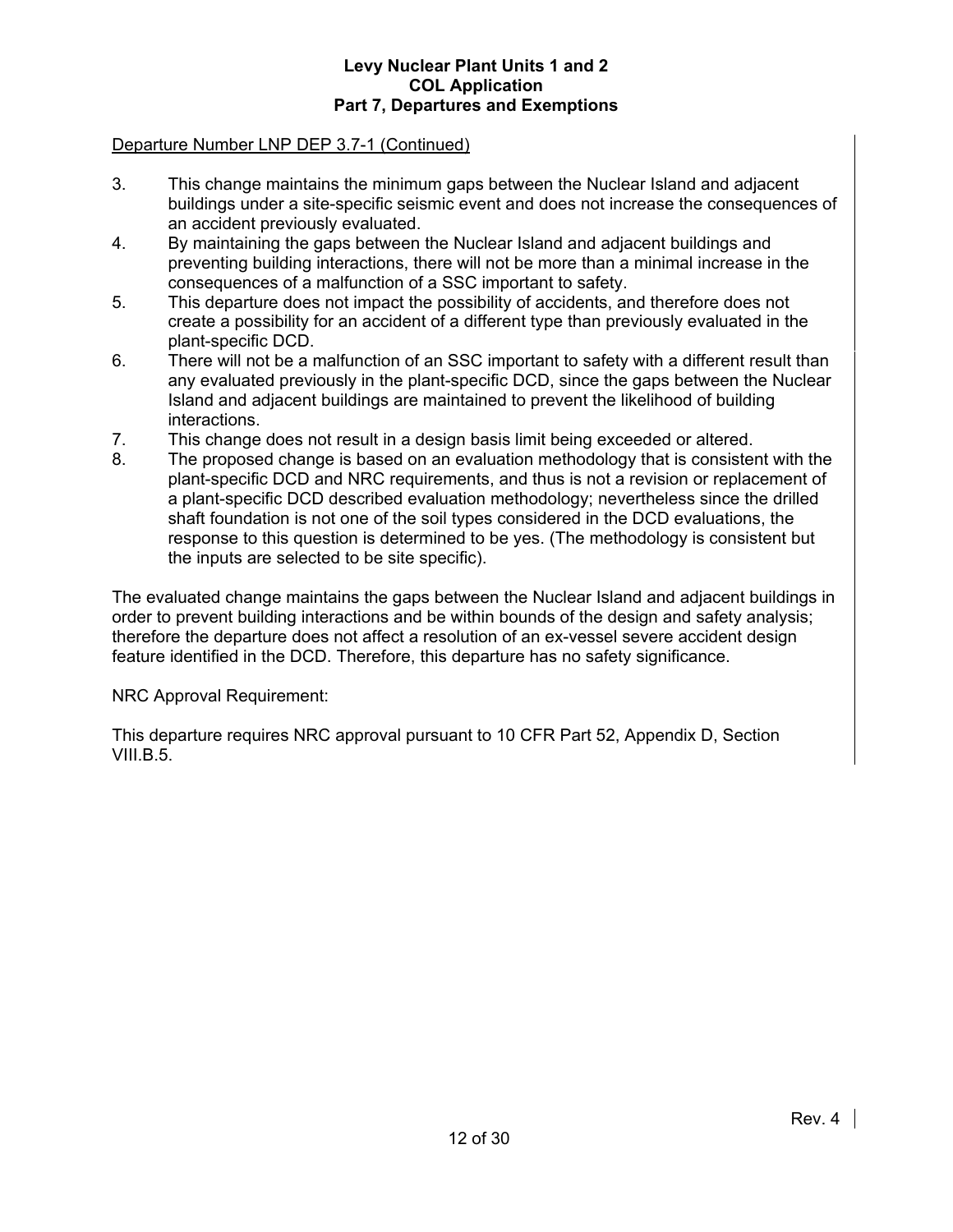# Departure Number LNP DEP 3.11-1

Affected DCD/FSAR Sections: DCD Table 3.11-1 (Sheet 14 of 51)

Summary of Departure:

DCD Table 3.11-1 (Sheet 14 of 51) "Envir. Zone" numbers for Spent Fuel Pool Level instruments SFS-JE-LT019A, SFS-JE-LT019B, and SFS-JE-LT019C are changed to correct an inconsistency in the DCD. All 3 instruments currently have a Environmental Zone number of 11. SFS-JE-LT019A is changed to Envir. Zone 6, SFS-JE-LT019B is changed to Envir. Zone 7 and SFS-JE-LT019C is changed to Envir. Zone 6 in DCD Table 3.11-1 (Sheet 14 of 51).

Scope/Extent of Departure:

SFS-JE-LT019A is revised to Envir. Zone 6, SFS-JE-LT019B is revised to Envir. Zone 7 and SFS-JE-LT019C is revised to Envir. Zone 6 as identified in FSAR Table 3.11-201. This table replaces DCD Table 3.11-1 (Sheet 14 of 51).

Departure Justification:

The actual location of the Spent Fuel Pool Level instruments is not being changed from the designed location in this departure. The environmental zones the instruments are located in are being revised to be consistent with the designed instrument location. The AP1000 SFP level transmitters are located in rooms outside of the Fuel Handling Area in the Auxiliary Building. Per Westinghouse design documents, Spent Fuel Pool Level channels 019A and 019C are in room 12365 and channel 019B is in room 12341. Room 12365 is in Zone 6 on DCD Table 3.D.5-1 (Sheet 2 of 3). Room 12341 is in Zone 7 on DCD Table 3.D.5-1 (Sheet 2 of 3). Based on this information, SFS-JE-LT019A is being changed to Envir. Zone 6, SFS-JE-LT019B is being changed to Envir. Zone 7 and SFS-JE-LT019C is being changed to Envir. Zone 6 in DCD Table 3.11-1 (Sheet 14 of 51).

DCD Table 3.11-1 Environmental Zone numbers for Spent Fuel Pool Level provide a reference to environmental conditions in the associated instrument location correlated to an environmental zone in DCD Table 3D.5-1 for "Normal Operating Environments", DCD Table 3D.5-4 for "Abnormal Operating Environments Outside Containment" and DCD Table 3D.5-5 for "Accident Environments". The environmental qualification of the instrument is consistent with conditions identified for the associated environmental zone. Revising the Spent Fuel Pool Level instruments' environmental zone to accurately reflect their actual location will ensure they are environmentally qualified to function properly during normal, abnormal, and accident conditions.

Departure Evaluation:

This Tier 2 departure revises SFS-JE-LT019A Envir. Zone from 11 to 6, SFS-JE-LT019B Envir. Zone from 11 to 7, and SFS-JE-LT019C Envir. Zone from 11 to 6 in DCD Table 3.11-1 (Sheet 14 of 51). This departure does not result in any adverse affects to the SFP level indication design function and does not change the environmental qualification methodology. Therefore, this departure does not: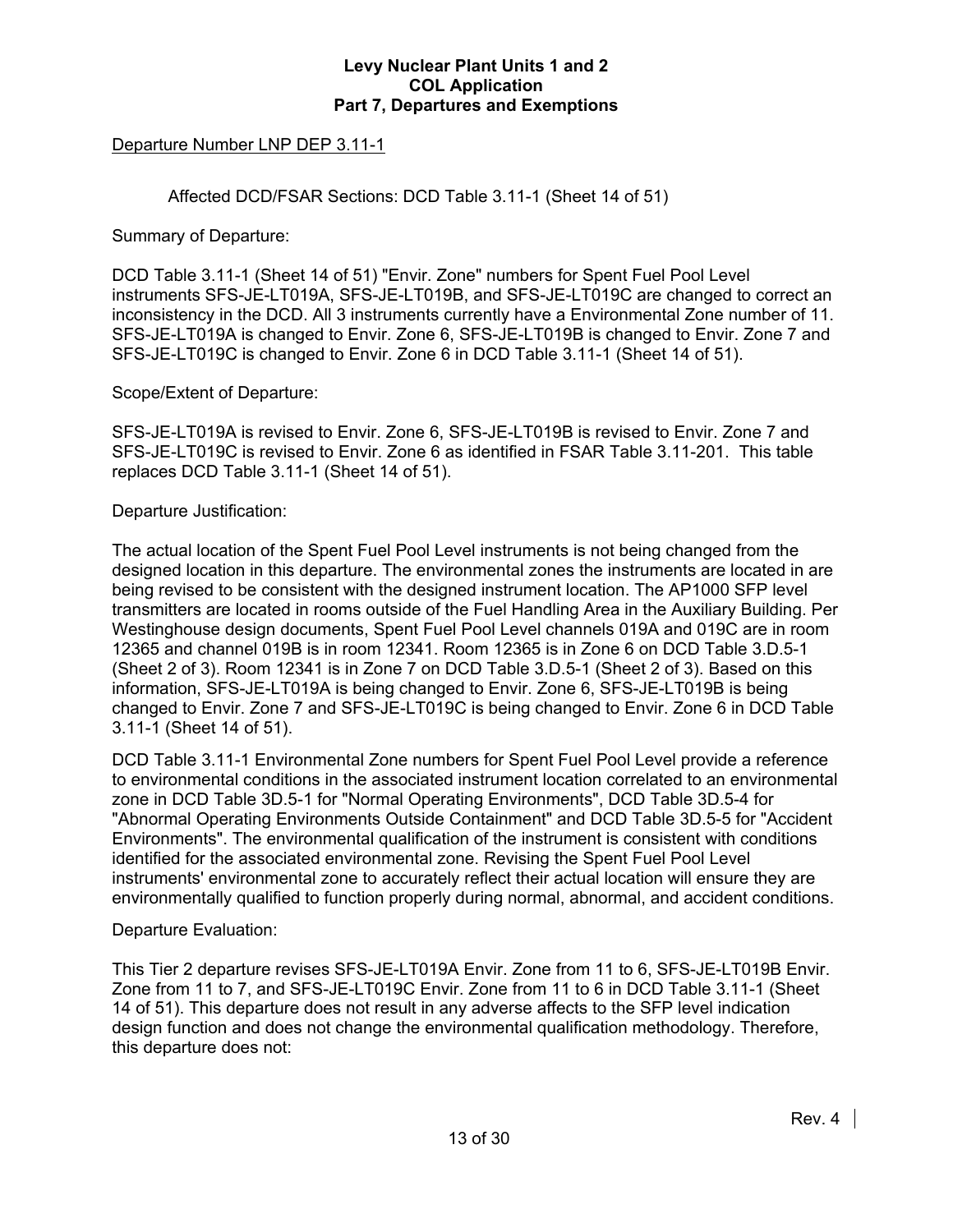#### Departure Number LNP DEP 3.11-1 (Continued)

- 1. Result in more than a minimal increase in the frequency of occurrence of an accident previously evaluated in the plant-specific DCD.
- 2. Result in more than a minimal increase in the likelihood of occurrence of a malfunction of an SSC important to safety and previously evaluated in the plant-specific DCD.
- 3. Result in more than a minimal increase in the consequences of an accident previously evaluated in the plant-specific DCD.
- 4. Result in more than a minimal increase in the consequences of a malfunction of an SSC important to safety previously evaluated in the plant-specific DCD.
- 5. Create a possibility for an accident of a different type than any evaluated previously in the plant-specific DCD.
- 6. Create a possibility for a malfunction of an SSC important to safety with a different result than any evaluated previously in the plant-specific DCD.
- 7. Result in a design basis limit for a fission product barrier as described in the plantspecific DCD being exceeded or altered.
- 8. Result in a departure from a method of evaluation described in the plant-specific DCD used in establishing the design bases or in the safety analyses.

This departure does not affect resolution of a severe accident issue identified in the plantspecific DCD. Therefore, this departure has no safety significance.

NRC Approval Requirement:

This departure does not require NRC approval pursuant to 10 CFR Part 52, Appendix D, Section VIII.B.5.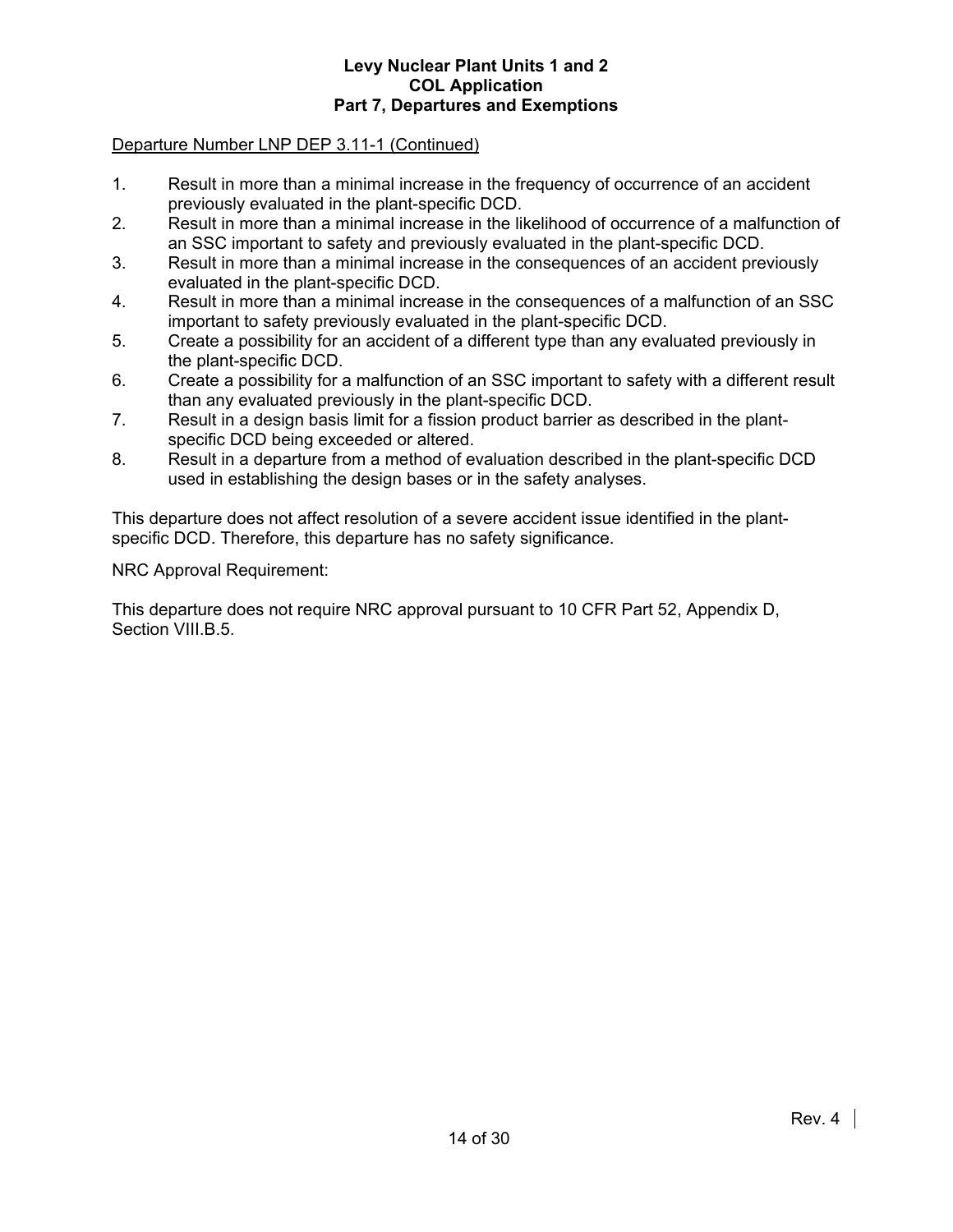#### Departure Number LNP DEP 6.3-1

Affected DCD/FSAR Sections: Subsection 5.4.14.1, Subsections 6.3.1.1.1, 6.3.1.2, 6.3.1.3, 6.3.2.1.1, 6.3.3.4.1, 7.4.1.1, Table 9.5.1-1 (Sheet 11), Subsection 15.2.6.1, Table 19.59-18 (Sheet 6), Subsection 19E.4.10.2

#### Summary of Departure:

The Passive Residual Heat Removal Heat Exchanger (PRHR-HX) has a functional requirement to be able to bring the AP1000 plant to a stable condition for events not involving a loss of coolant (i.e., non-LOCA event), DCD 6.3.1.1.4. The DCD in subsection 6.3.1.1.1 further states "The PRHR-HX in conjunction with the passive containment cooling system, is designed to remove decay heat for an indefinite time in a closed-loop mode of operation." Additional evaluations have been subsequently performed that have identified that the use of the term "indefinite" does not describe the predicted PRHR-HX long term operation properly. The word "indefinite" can be defined as an "unknown" or "unidentified" length of time; "indefinite" does not mean "infinite" which means having no boundaries or limits in time. The word "indefinite" in regards to PRHR-HX long term operation needs to be changed with a definitive time period.

#### Scope/Extent of Departure:

There are additional areas in the DCD that use the term "indefinite" in reference to long term PRHR-HX operation that need to be changed in a departure to the DCD to more accurately reflect the PRHR-HX long term operation during a non-LOCA event. The changes needed for the DCD departure LNP COL 6.3-1 to incorporate this information include the following FSAR sections or Tables:

Section 5.4.14.1 Section 6.3.1.1.1 Section 6.3.1.2 Section 6.3.1.3 Section 6.3.2.1.1 Section 6.3.3.4.1 Section 7.4.1.1 Table 9.5.1-201 Section 15.2.6.1, Table 19.59-202 Section 19E.4.10.2

Departure Justification:

Recent PRHR-HX evaluations performed under a variety of operating scenarios identified 14 days would be a conservative replacement time period for "indefinite". The Westinghouse evaluation of the PRHR-HX operation under non-bounding, conservative conditions demonstrates the ability to keep the average RCS temperature in safe shutdown conditions for greater than 14 days under passive conditions (no operator action). The evaluation does indicate that if no action is taken, the average RCS temperature will increase at some point after 15 days but the PRHR-HX operation would still keep the average RCS temperature below 420°F for a longer period of time of approximately 20 days (420°F is identified as the RCS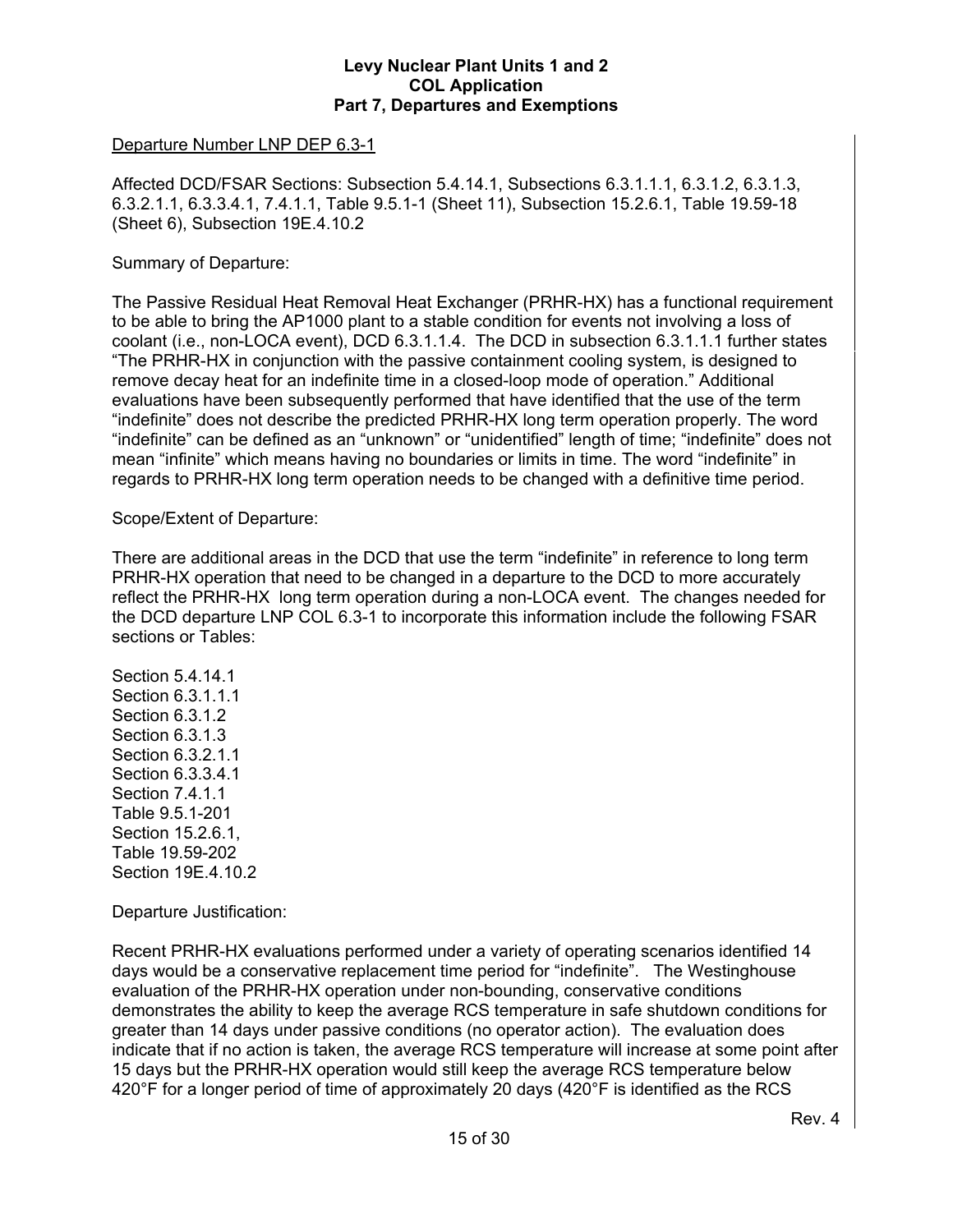#### Departure Number LNP DEP 6.3-1 (Continued)

temperature objective for safe shutdown). If no action is able to taken after this period of time and there is adverse trending of RCS conditions that might be indicative of leading to an unstable condition, the operators do still have the ability to initiate Automatic Depressurization System (ADS), go to open loop cooling and retain the plant in a stable condition.

#### Departure Evaluation:

This Tier 2 departure is associated with defining the term "indefinite" as a conservative but specific duration (greater than 14 days). The departure results in a change to the DCD that does not impact the required design function (i.e., containment cooling condensate return). Accordingly, it does not:

- 1. Result in more than a minimal increase in the frequency of occurrence of an accident previously evaluated in the plant-specific DCD.
- 2. Result in more than a minimal increase in the likelihood of occurrence of a malfunction of an SSC important to safety and previously evaluated in the plant-specific DCD.
- 3. Result in more than a minimal increase in the consequences of an accident previously evaluated in the plant-specific DCD.
- 4. Result in more than a minimal increase in the consequences of a malfunction of an SSC important to safety previously evaluated in the plant-specific DCD.
- 5. Create a possibility for an accident of a different type than any evaluated previously in the plant-specific DCD.
- 6. Create a possibility for a malfunction of an SSC important to safety with a different result than any evaluated previously in the plant-specific DCD.
- 7. Result in a design basis limit for a fission product barrier as described in the plantspecific DCD being exceeded or altered.
- 8. Result in a departure from a method of evaluation described in the plant-specific DCD used in establishing the design bases or in the safety analyses.

This departure does not affect resolution of a severe accident issue identified in the plantspecific DCD. Therefore, this departure has no safety significance.

NRC Approval Requirement:

This departure does not require NRC approval pursuant to 10 CFR Part 52, Appendix D, Section VIII.B.5.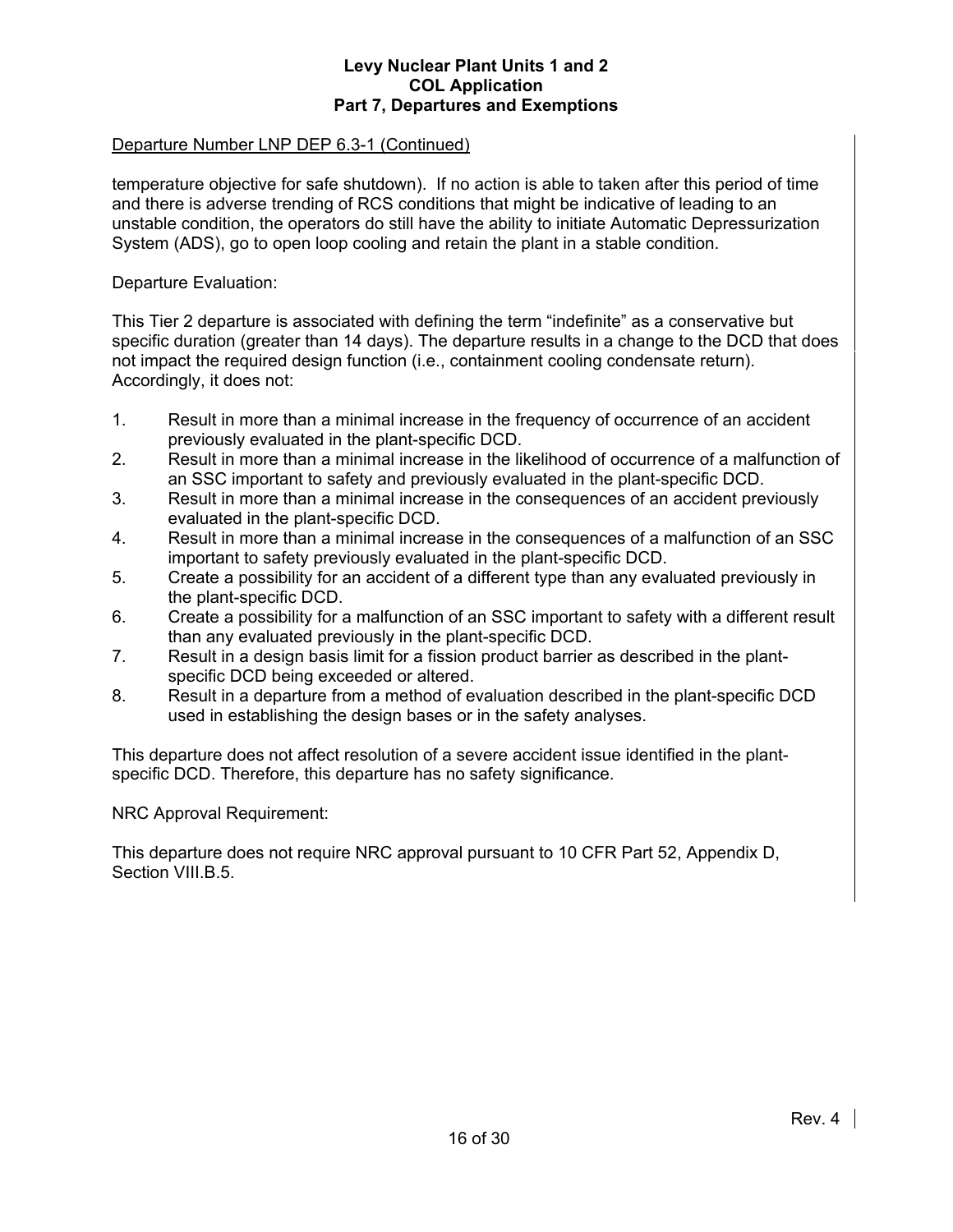# Departure Number: STD DEP 8.3-1

#### Affected DCD/FSAR Sections: 8.3.2.2

Summary of Departure:

The DCD states that the Class 1E battery chargers and Class 1E voltage regulating transformers are designed to limit the input (ac) current to an acceptable value under faulted conditions on the output side. However, the AP1000 voltage regulating transformers do not have active components to limit current.

#### Scope/Extent of Departure:

This departure is identified in FSAR Subsection 8.3.2.2.

#### Departure Justification:

DCD Subsection 8.3.2.2 states that the Class 1E voltage regulating transformers have built-in circuit breakers at the input and output sides for protection and isolation. The circuit breakers are coordinated and periodically tested to verify their designed coordination and isolation function. They are qualified as isolation devices between Class 1E and non-Class 1E circuits in accordance with IEEE 384 and Regulatory Guide 1.75. Since the isolation and protection function is provided by the breakers, there is no need for the voltage regulating transformers to have current limiting capability. This departure does not adversely affect any safety-related system, nor does it conflict with applicable regulatory guidance.

#### Departure Evaluation:

This Tier 2 departure is associated with isolation between Class 1E loads and the non-Class 1E ac power source. The departure results in a change to the DCD that does not impact the required design function (i.e., isolation). Accordingly, it does not:

- 1. Result in more than a minimal increase in the frequency of occurrence of an accident previously evaluated in the plant-specific DCD;
- 2. Result in more than a minimal increase in the likelihood of occurrence of a malfunction of a structure, system, or component (SSC) important to safety and previously evaluated in the plant-specific DCD;
- 3. Result in more than a minimal increase in the consequences of an accident previously evaluated in the plant-specific DCD;
- 4. Result in more than a minimal increase in the consequences of a malfunction of an SSC important to safety previously evaluated in the plant-specific DCD;
- 5. Create a possibility for an accident of a different type than any evaluated previously in the plant-specific DCD;
- 6. Create a possibility for a malfunction of an SSC important to safety with a different result than any evaluated previously in the plant-specific DCD;
- 7. Result in a design basis limit for a fission product barrier as described in the plantspecific DCD being exceeded or altered; or
- 8. Result in a departure from a method of evaluation described in the plant-specific DCD used in establishing the design bases or in the safety analyses.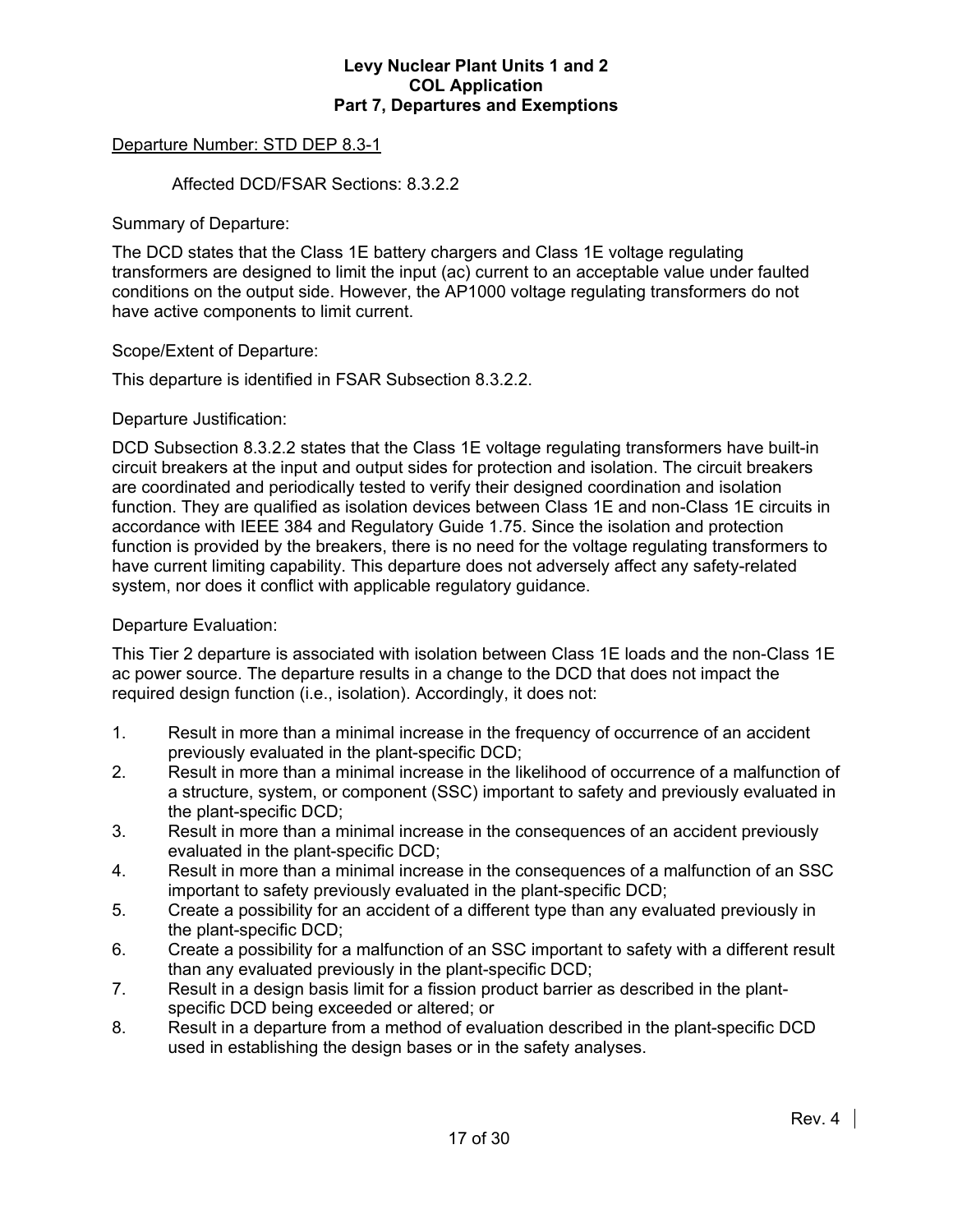#### Departure Number: STD DEP 8.3-1 (Continued)

This Tier 2 departure does not affect resolution of an ex-vessel severe accident design feature identified in the plant-specific DCD.

Therefore, this departure has no safety significance.

NRC Approval Requirement

This departure does not require NRC approval pursuant to 10 CFR Part 52, Appendix D, Section VIII.B.5.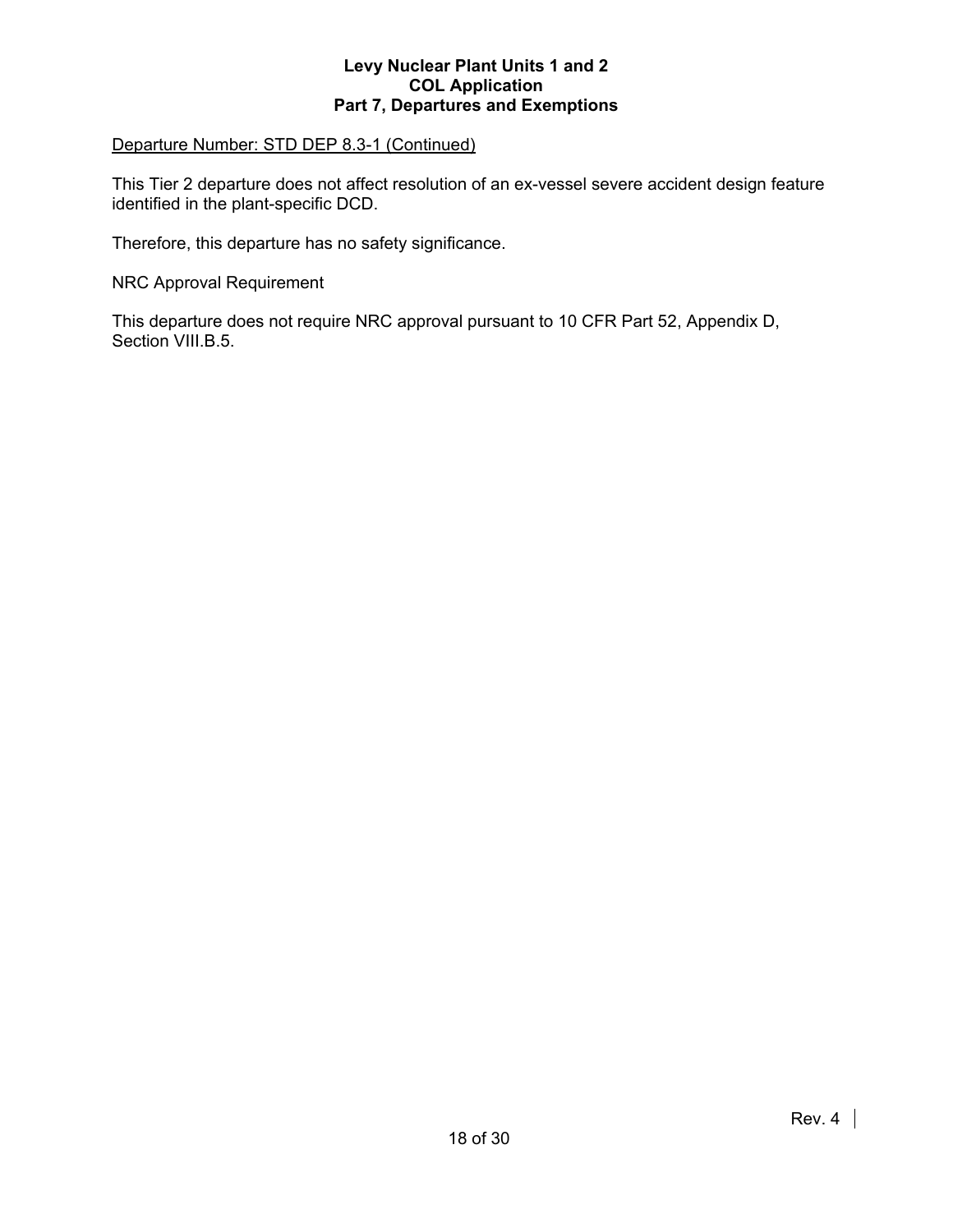# **B. Levy Nuclear Plant, Units 1 and 2 Exemption Requests**

Duke Energy Florida, Inc (DEF) requests the following exemptions related to:

- 1. Not used, and
- 2. Combined License (COL) Application Organization and Numbering
- 3. Special Nuclear Material (SNM) Material Control and Accounting Program Description
- 4. Containment Cooling Changes in regard to Passive Core Cooling System Condensate Return

Discussion and justification for each of these requests is provided in the following pages.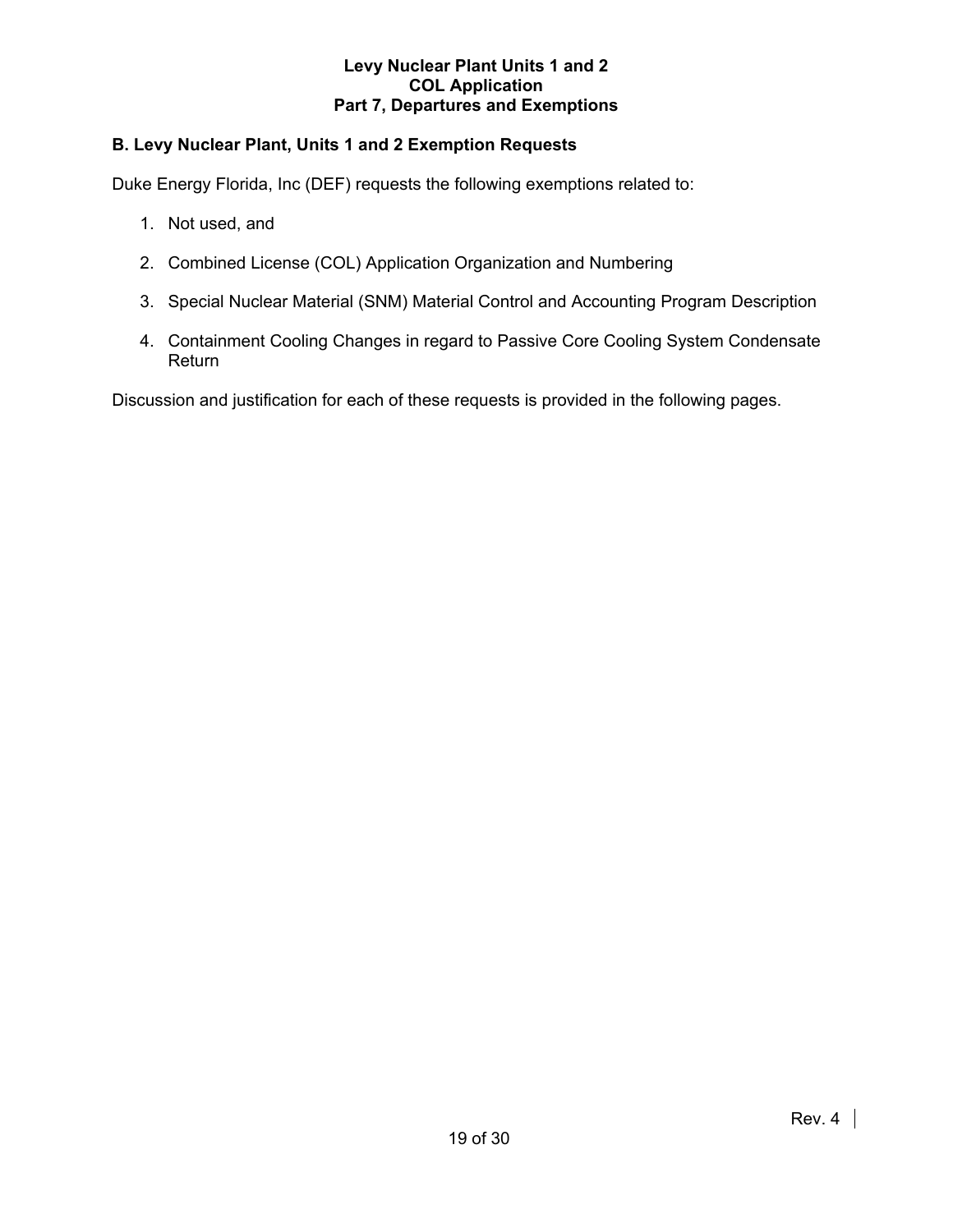# **1) Fitness for Duty Program (FFD) Description (Part 26)**

Withdrawn – this exemption is no longer required.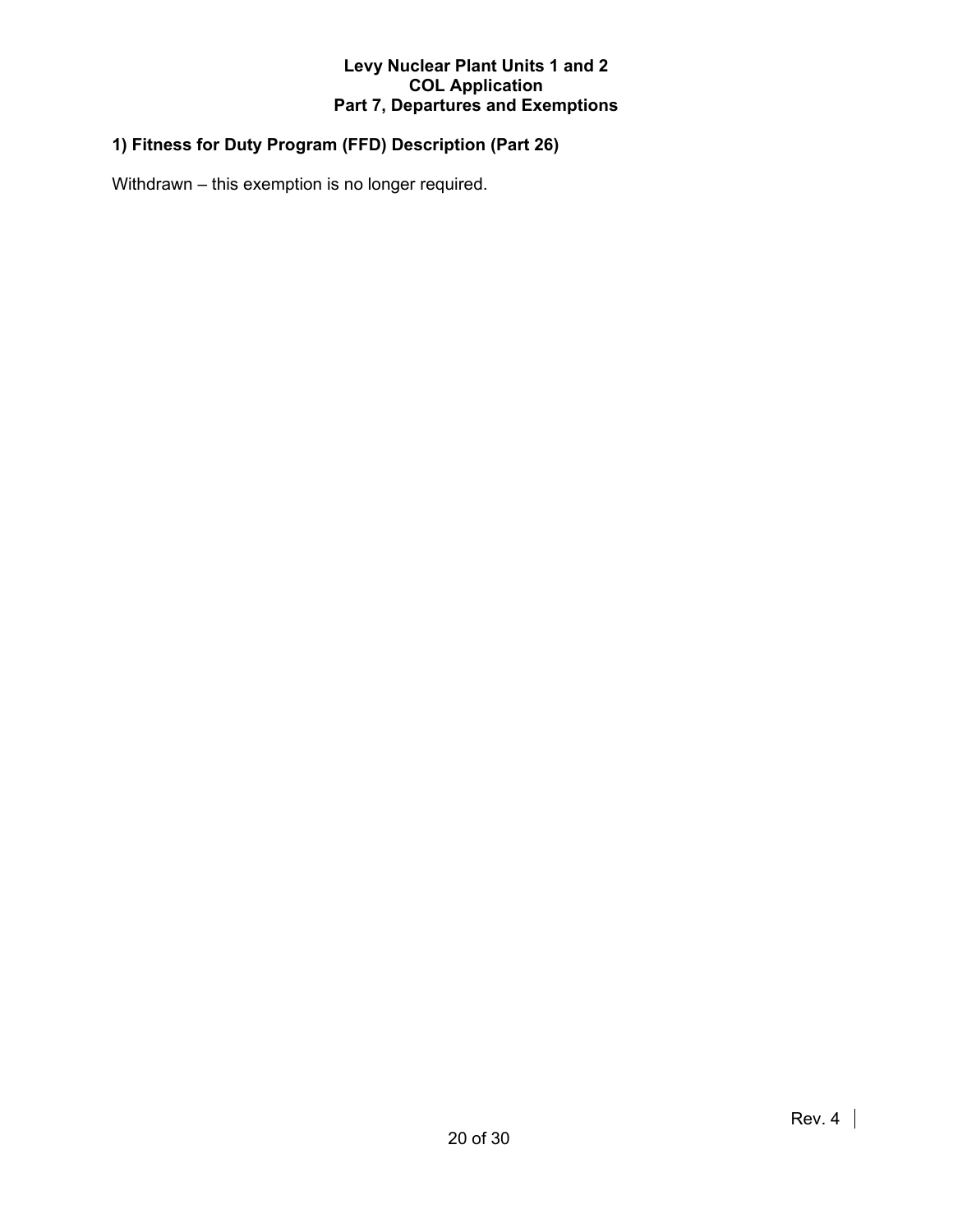# **2) Combined License (COL) Application Organization and Numbering (Part 52, Appendix D)**

Applicable Regulation(s): 10 CFR Part 52, Appendix D, Section IV.A.2.a

Specific wording from which exemption is requested:

"IV. Additional Requirements and Restrictions A. An applicant for a combined license that wishes to reference this appendix shall, in addition to complying with the requirements of 10 CFR 52.77, 52.79, and 52.80, comply with the following requirements:

1. Incorporate by reference, as part of its application, this appendix.

2. Include, as part of its application:

a. A plant-specific DCD containing the same type of information and using the same organization and numbering as the generic DCD for the AP1000 design, as modified and supplemented by the applicant's exemptions and departures;"

Pursuant to 10 CFR 52.7 and 52.93 (as amended and promulgated effective Sept. 27, 2007), Duke Energy Florida (DEF) requests an exemption from the requirement of 10 CFR 52, Appendix D, Section IV.A.2.a, to include a plant-specific Design Control Document (DCD) "containing the same type of information and using the same organization and numbering as the generic DCD for the AP1000 design…." While the Levy Nuclear Plant, Units 1 and 2 (LNP 1 and 2) plant-specific DCD (i.e., the final safety analysis report [FSAR]) does contain the same type of information and generally follows the same organization and numbering as the generic DCD for the AP1000 design, some limited sections and subsections of the FSAR (as identified in the departures report as item STD DEP 1.1-1) do not follow the "same organization and numbering as the generic DCD for the AP1000 design." DEF proposes to provide the plantspecific DCD (i.e., FSAR) with some administrative revisions to the organization and numbering of the AP1000 DCD.

#### Discussion:

The AP1000 DCD generally has an organization and numbering format that provides text by subject in general conformance with the Standard Review Plans (SRP) in effect at the time the DCD was written. Generally, COL information items are included at the end of a chapter, section, or subsection. In some cases, such as DCD Sections 2.1 and 2.2, the section may consist solely of a short description of the topic and the COL information item subsection. This organization and numbering does not allow for the detailed discussion of these topics that is to be included in a complete FSAR section. As such, it is necessary to include numerous additional sections and subsections to fully address the topic as identified in the guidance of Regulatory Guide 1.206 and the applicable SRP. In other cases, the organization and numbering must be modified slightly to allow for inclusion of plant-specific discussions within the appropriate section of the FSAR, such as including an additional water system description in Section 9.2. In these cases, the COL information item discussions are retained at the end of the DCD corresponding chapter, section, or subsection (to maintain the organization), but the numbering may be different.

These differences are well identified in the FSAR as STD DEP 1.1-1 at each location where the departure is taken and are considered to be purely administrative to support a logical construction of the document. Where the departure from the DCD organization and numbering is taken, the revised organization and numbering generally follows the guidance provided in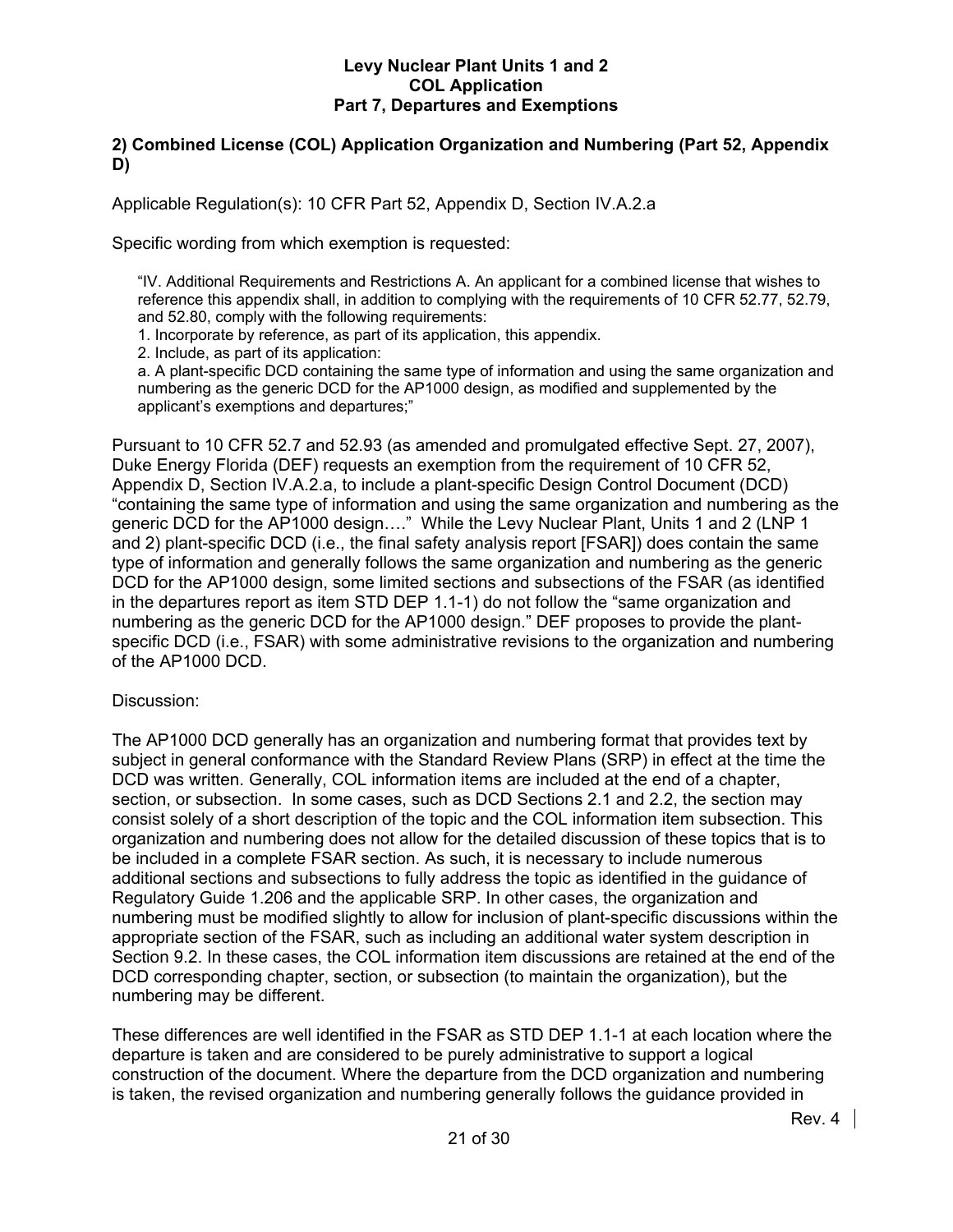Regulatory Guide 1.206 and the applicable SRP. As such, there are no significant departures from the expected organization and numbering of a typical FSAR, and the information is readily identifiable to facilitate NRC review.

In view of the above, we believe that it would be less efficient for both DEF and the NRC to fully comply with the regulation of 10 CFR Part 52, Appendix D, Section IV.A.2.a, that requires strict adherence to the "same organization and numbering as the generic DCD for the AP1000 design." Accordingly, DEF hereby submits a request for an exemption from the regulations of 10 CFR 52, Appendix D, Section IV.A.2.a, pursuant to 10 CFR 52.7, "Specific Exemptions," and 10 CFR 52.93, "Exemptions and Variances."

Granting this request, which is authorized by law, would facilitate the NRC review of the LNP 1 and 2 COL application. For this and other reasons, granting this exemption request will not present an undue risk to the public health and safety, and is consistent with the common defense and security.

Moreover, compliance with the current rule would cause undue hardship for DEF and would also be inefficient and burdensome for the NRC staff. That approach would require DEF to prepare, and NRC to review, information with an organization and numbering that is unfamiliar and inconsistent with the current guidance for format and content of a COL application.

Additionally, compliance with Appendix D, Section IV.A.2.a is not necessary to achieve its underlying purpose. Most of the FSAR conforms to the organization and numbering of the referenced DCD. The exceptions are limited and do not lead to confusion regarding the incorporation of the DCD into the FSAR.

For these reasons, DEF requests approval of the requested exemption from current regulations of 10 CFR 52, Appendix D, Section IV.A.2.a, as identified herein and in the application departures report.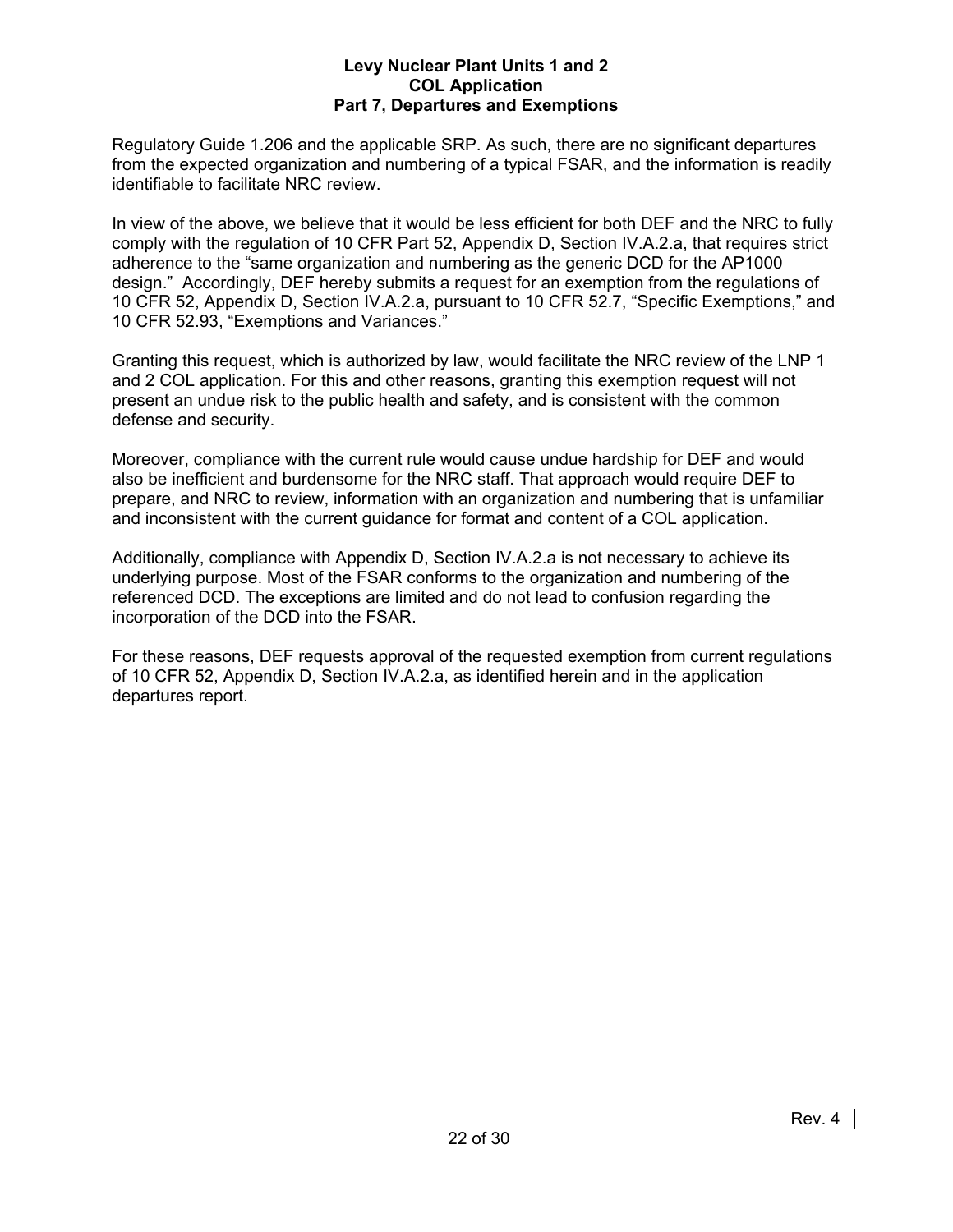# **3) Special Nuclear Material (SNM) Material Control and Accounting (MC&A) Program Description [Part 70, Subpart D and Part 74, Subparts C, D, and E]**

Applicable Regulation(s): 10 CFR §§ 70.22(b), 70.32(c), 74.31, 74.41, and 74.51

Specific wording from which exemption is requested:

# 10 CFR 70.22(b), Contents of applications:

 (b) Each application for a license to possess special nuclear material, to possess equipment capable of enriching uranium, to operate an uranium enrichment facility, to possess and use at any one time and location special nuclear material in a quantity exceeding one effective kilogram, except for applications for use as sealed sources and for those uses involved in the operation of a nuclear reactor licensed pursuant to part 50 of this chapter and those involved in a waste disposal operation, must contain a full description of the applicant's program for control and accounting of such special nuclear material or enrichment equipment that will be in the applicant's possession under license to show how compliance with the requirements of §§ 74.31, 74.33, 74.41, or 74.51 of this chapter, as applicable, will be accomplished.

# 10 CFR 70.32, Conditions of licenses:

- (c) (1) Each license authorizing the possession and use at any one time and location of uranium source material at an uranium enrichment facility or special nuclear material in a quantity exceeding one effective kilogram, except for use as sealed sources and those uses involved in the operation of a nuclear reactor licensed pursuant to part 50 of this chapter and those involved in a waste disposal operation, shall contain and be subject to a condition requiring the licensee to maintain and follow:
	- (i) The program for control and accounting of uranium source material at an uranium enrichment facility and special nuclear material at all applicable facilities as implemented pursuant to § 70.22(b), or §§ 74.31(b), 74.33(b), 74.41(b), or 74.51(c) of this chapter, as appropriate;
	- (ii) The measurement control program for uranium source material at an uranium enrichment facility and for special nuclear material at all applicable facilities as implemented pursuant to §§ 74.31(b), 74.33(b), 74.45(c), or 74.59(e) of this chapter, as appropriate; and
	- (iii) Other material control procedures as the Commission determines to be essential for the safeguarding of uranium source material at an uranium enrichment facility or of special nuclear material and providing that the licensee shall make no change that would decrease the effectiveness of the material control and accounting program implemented pursuant to § 70.22(b), or §§ 74.31(b), 74.33(b), 74.41(b), or 74.51(c) of this chapter, and the measurement control program implemented pursuant to §§ 74.31(b), 74.33(b), 74.41(b), or 74.59(e) of this chapter without the prior approval of the Commission. A licensee desiring to make changes that would decrease the effectiveness of its material control and accounting program or its measurement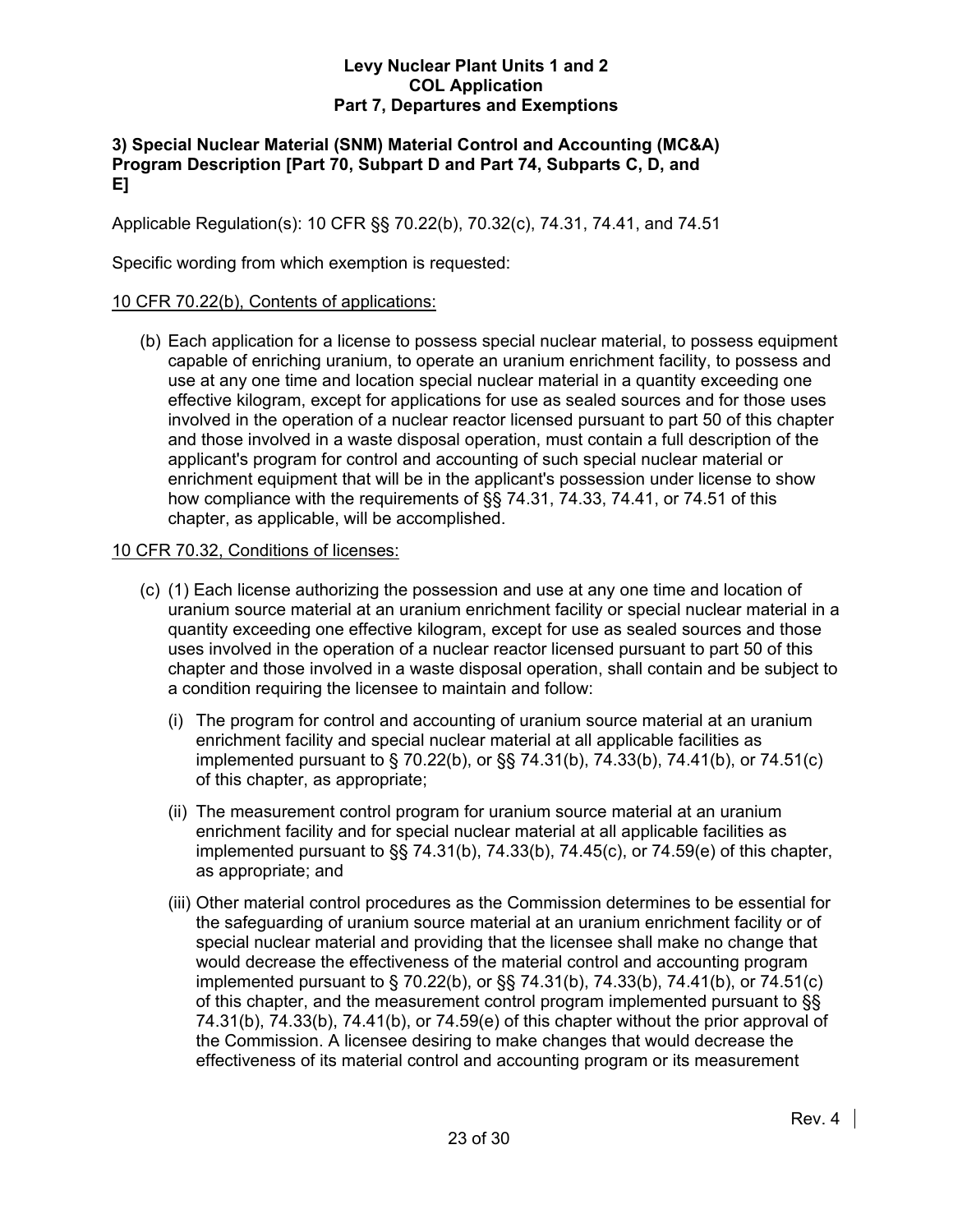control program shall submit an application for amendment to its license pursuant to § 70.34.

10 CFR 74.31, Nuclear material control and accounting for special nuclear material of low strategic significance:

 (a) General performance objectives. Each licensee who is authorized to possess and use more than one effective kilogram of special nuclear material of low strategic significance, excluding sealed sources, at any site or contiguous sites subject to control by the licensee, other than a production or utilization facility licensed pursuant to part 50 or 70 of this chapter, or operations involved in waste disposal, shall implement and maintain a Commission approved material control and accounting system that will achieve the following objectives:

# 10 CFR 74.41, Nuclear material control and accounting for special nuclear material of moderate strategic significance:

 (a) General performance objectives. Each licensee who is authorized to possess special nuclear material (SNM) of moderate strategic significance or SNM in a quantity exceeding one effective kilogram of strategic special nuclear material in irradiated fuel reprocessing operations other than as sealed sources and to use this material at any site other than a nuclear reactor licensed pursuant to part 50 of this chapter; or as reactor irradiated fuels involved in research, development, and evaluation programs in facilities other than irradiated fuel reprocessing plants; or an operation involved with waste disposal, shall establish, implement, and maintain a Commission-approved material control and accounting (MC&A) system that will achieve the following performance objectives:

# 10 CFR 74.51, Nuclear material control and accounting for strategic special nuclear material:

 (a) General performance objectives. Each licensee who is authorized to possess five or more formula kilograms of strategic special nuclear material (SSNM) and to use such material at any site, other than a nuclear reactor licensed pursuant to part 50 of this chapter, an irradiated fuel reprocessing plant, an operation involved with waste disposal, or an independent spent fuel storage facility licensed pursuant to part 72 of this chapter shall establish, implement, and maintain a Commission-approved material control and accounting (MC&A) system that will achieve the following objectives:

# Discussion:

Duke Energy Florida, Inc. (DEF) requests an exemption from the requirements of 10 CFR § 70.22(b) and, in turn, §§ 70.32(c), 74.31, 74.41, and 74.51. Section 70.22(b) requires an application for a license for special nuclear material to contain a full description of the applicant's program for material control and accounting (MC&A) of special nuclear material under §§ 74.31, 74.33, 74.41, and 74.51<sup>1</sup>. Section 70.32(c) requires a license authorizing the use of special nuclear material to contain and be subject to a condition requiring the licensee to maintain and follow a special nuclear material control and accounting program, measurement control program, and other material control procedures, including the corresponding records

<sup>1</sup> While not containing an explicit exception for Part 50 reactors, § 74.33 applies only to uranium enrichment facilities and thus is not directly implicated in this exemption request.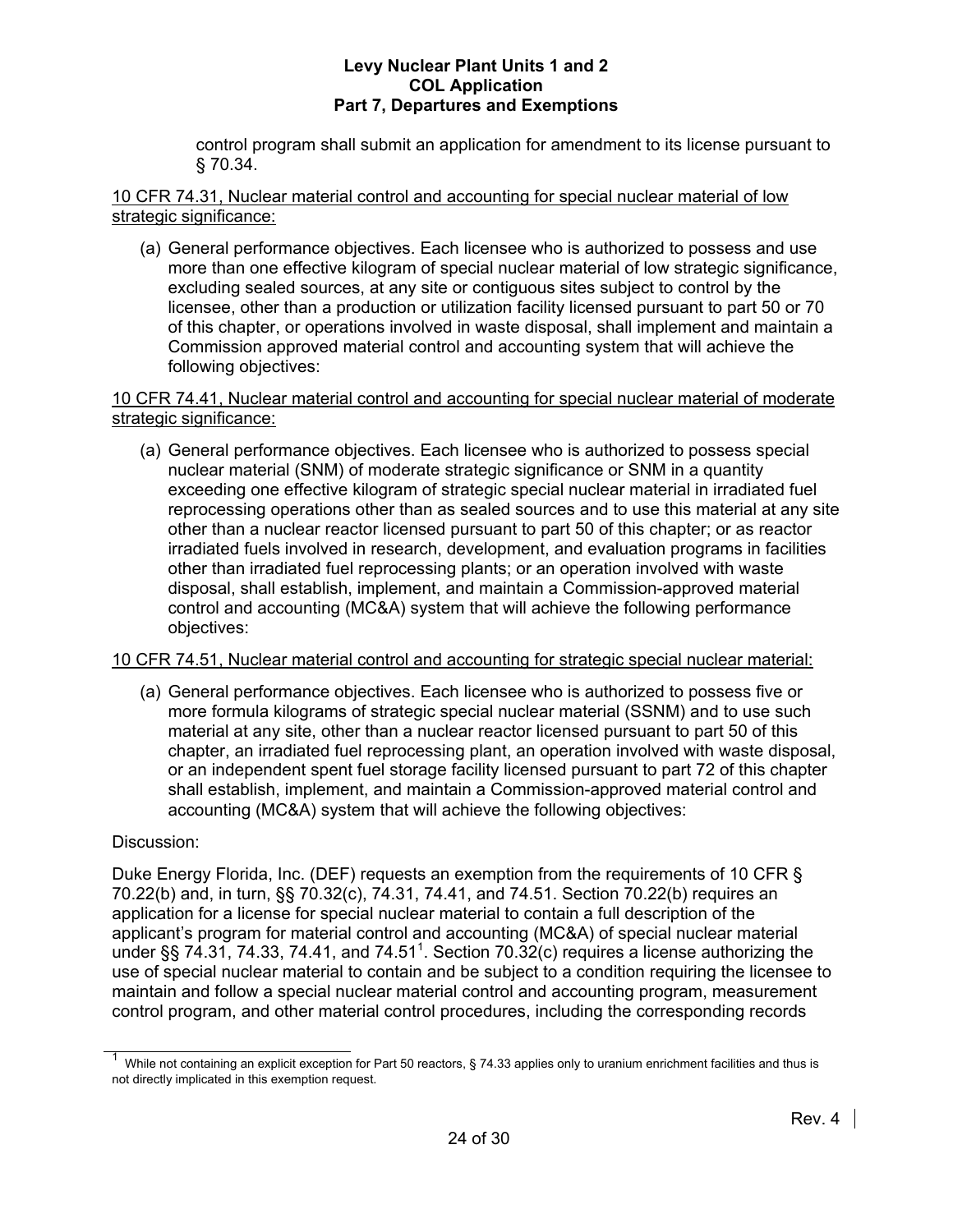management requirements. However, §§ 70.22(b), 70.32(c), 74.31, 74.41, and 74.51 contain exceptions for nuclear reactors licensed under 10 CFR Part 50. The regulations applicable to the MC&A of special nuclear material for nuclear reactors licensed under 10 CFR Part 50 are provided in 10 CFR Part 74, Subpart B, §§ 74.11 through 74.19, excluding § 74.17. The purpose of this exemption request is to seek a similar exception for this combined license (COL) under 10 CFR Part 52, such that the same regulations will be applied to the special nuclear material MC&A program as nuclear reactors licensed under 10 CFR Part 50.

Nuclear reactors licensed under Part 50 are explicitly excepted from the requirements of §§ 70.22(b), 70.32(c), 74.31, 74.41, and 74.51. There is no technical or regulatory reason to treat nuclear reactors licensed under Part 52 differently than reactors licensed under Part 50 with respect to the MC&A provisions in 10 CFR Part 74. As indicated in the Statement of Considerations for 10 CFR § 52.0(b) (72 Fed. Reg. 49352, 49372, 49436 (Aug. 28, 2007)), applicants and licensees under Part 52 are subject to all of the applicable requirements in 10 CFR Chapter I, whether or not those provisions explicitly mention a COL under Part 52. This regulation clearly indicates that plants licensed under Part 52 are to be treated no differently than plants licensed under Part 50 with respect to the substantive provisions in 10 CFR Chapter I (which includes Parts 70 and 74). In particular, the exception for nuclear reactors licensed under Part 50, as contained in §§ 70.22(b), 70.32(c), 74.31, 74.41, or 74.51, should also be applied to reactors licensed under Part 52.

An exemption from the requirements of §§ 70.22(b), 70.32(c), 74.31, 74.41, and 74.51 would not mean that a MC&A program would be unnecessary or that the COL application would be silent regarding MC&A. To the contrary, the MC&A requirements in Subpart B to Part 74 would still be applicable to the COL just as they are to licenses issued under Part 50. Additionally, the COL application will describe the MC&A program for satisfying Subpart B to Part 74.

This exemption request is evaluated under 10 CFR § 52.7, which incorporates the requirements of § 50.12. That section allows the Commission to grant an exemption if 1) the exemption is authorized by law, 2) will not present an undue risk to the public health and safety, 3) is consistent with the common defense and security, and 4) special circumstances are present as specified in 10 CFR § 50.12(a)(2). The criteria in § 50.12 encompass the criteria for an exemption in 10 CFR §§ 70.17(a) and 74.7, the specific exemption requirements for Parts 70 and 74, respectively. Therefore, by demonstrating that the exemption criteria in § 50.12 are satisfied, this request also demonstrates that the exemption criteria in §§ 52.7, 70.17(a) and 74.7 are satisfied.

# Evaluation Against Exemption Criteria

- 1) This exemption is not inconsistent with the Atomic Energy Act or any other statute and is therefore authorized by law.
- 2) An exemption from the requirements of 10 CFR §§ 70.22(b), 70.32(c), 74.31, 74.41, and 74.51 would not present an undue risk to public health and safety. The exemption would treat the COL applicant similarly to Part 50 license applicants, who are excepted from the regulations in question. Furthermore, the COL application will contain a description of the applicant's MC&A program under Subpart B to Part 74. Therefore, the exemption from 10 CFR §§ 70.22(b), 70.32(c), 74.31, 74.41, and 74.51 would not present an undue risk to public health and safety.
- 3) An exemption from the requirements of 10 CFR §§ 70.22(b), 70.32(c), 74.31, 74.41, and 74.51 would not be inconsistent with the common defense and security. The exemption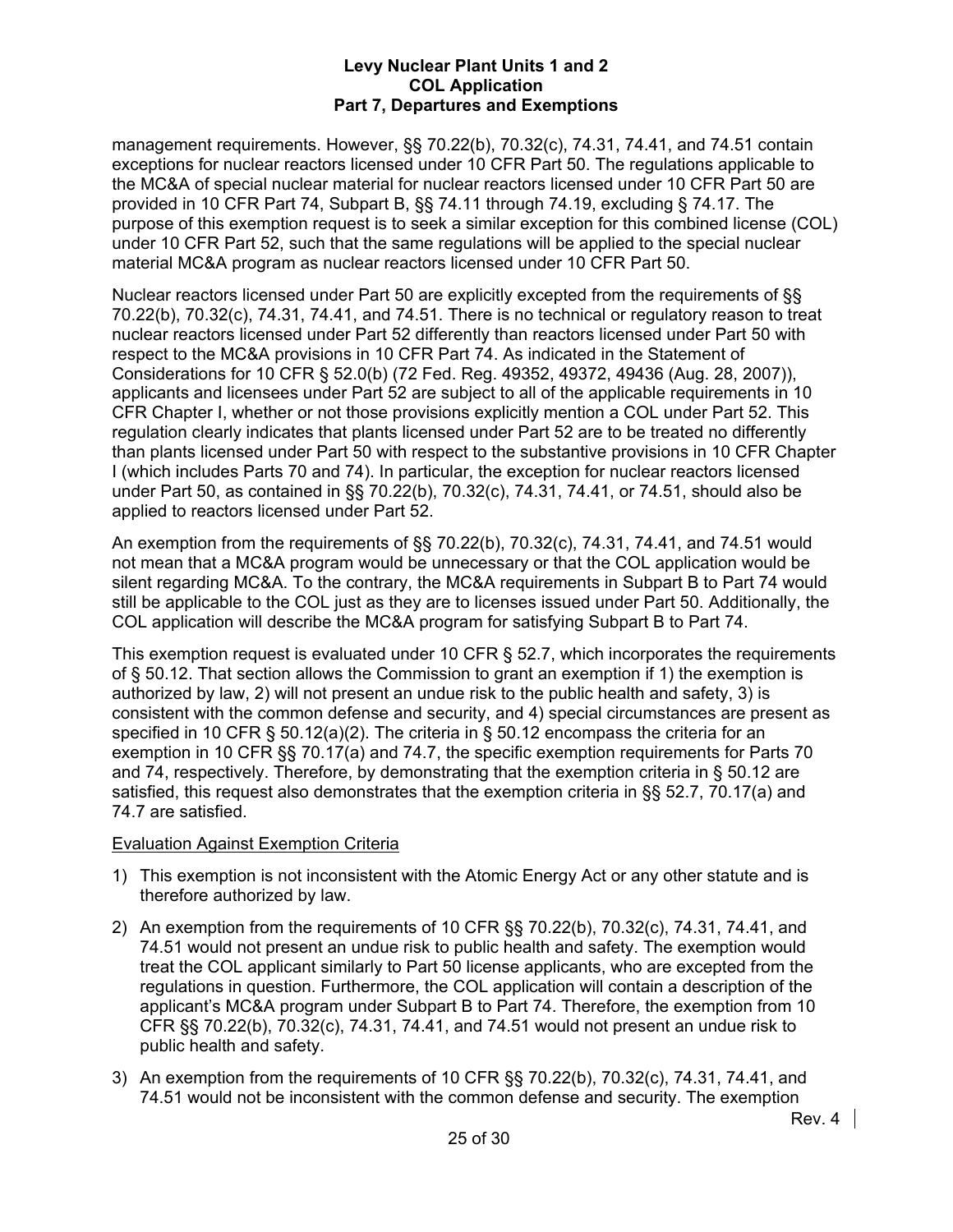would treat the COL applicant similarly to Part 50 license applicants, who are excepted from the regulations in question. Furthermore, the COL application will contain a description of the applicant's MC&A program under Subpart B to Part 74. Therefore, the exemption from §§ 70.22(b), 70.32(c), 74.31, 74.41, and 74.51 is consistent with the common defense and security.

4) The exemption request involves special circumstances under 10 CFR § 50.12(a)(2)(ii). That subsection defines special circumstances as when "[a]pplication of the regulation in the particular circumstances would not serve the underlying purpose of the rule or is not necessary to achieve the underlying purpose of the rule." Since the Commission determined that the requirements in 10 CFR §§ 70.22(b), 70.32(c), 74.31, 74.41, and 74.51 are unnecessary for Part 50 applicants, those requirements are also unnecessary for Part 52 applicants.

As demonstrated above, the exemption complies with the requirements of 10 CFR §§ 50.12, 52.7, 70.17, and 74.7. For these reasons, approval of the requested exemption is requested from the regulations of 10 CFR §§ 70.22(b), 70.32(c), 74.31, 74.41, and 74.51, as described herein.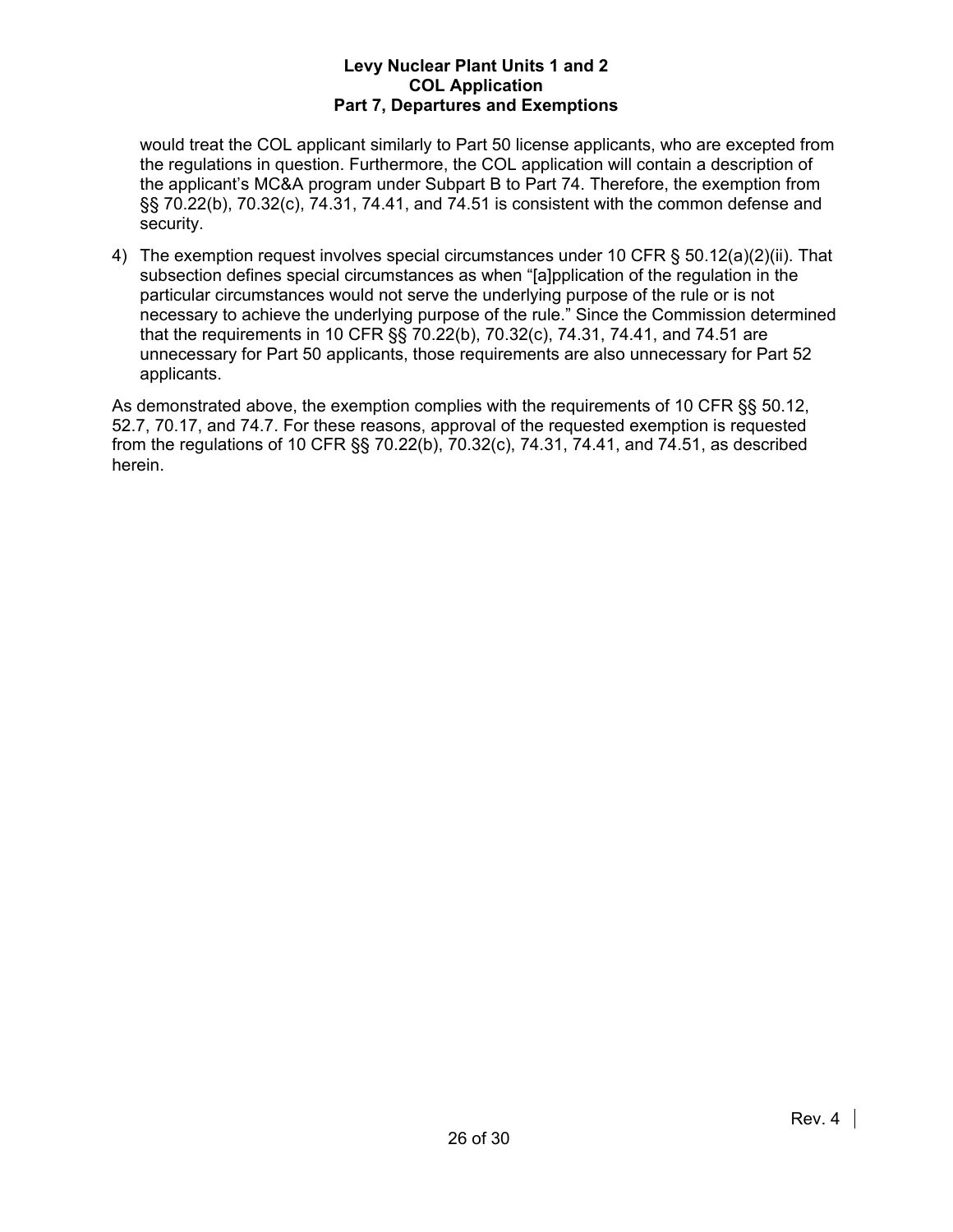# **4) Containment Cooling Changes in regard to Passive Core Cooling System Condensate Return**

Applicable Regulation(s): 10 CFR Part 52 Appendix D, Section III.B

Specific wording from which exemption is requested:

# "III. Scope and Contents

B. An applicant or licensee referencing this appendix, in accordance with Section IV of this appendix, shall incorporate by reference and comply with the requirements of this appendix, including Tier 1, Tier 2 (including the investment protection short-term availability controls in Section 16.3 of the DCD), and the generic TS except as otherwise provided in this appendix. Conceptual design information in the generic DCD and the evaluation of severe accident mitigation design alternatives in appendix 1B of the generic DCD are not part of this appendix."

Pursuant to 10 CFR §52.63(b)(1), an exemption from elements of the design as certified in the 10 CFR Part 52, Appendix D, design certification rule is requested for plant-specific Tier 1 material departures from the AP1000 DCD for Tier 1 information. These material departures are contained in Tier 1 Subsection 2.2.3, Tables 2.2.3-1 and 2.2.3-2, and involve the addition of components to the condensate return design to enable the Passive Core Cooling System to more effectively perform its design functions. This exemption request is in accordance with the provisions of 10 CFR §50.12, 10 CFR §52.7, and 10 CFR Part 52, Appendix D

# Discussion:

The changes requested to Tier 1 Table 2.2.3-1 and Table 2.2.3-2 and associated Tier 2 changes, to Table 3.2-3, Figure 3.8.2-1, Subsections 5.4.11.2 and 5.4.14.1, Subsections 6.3.1.1.1, 6.3.1.1.4, 6.3.1.1.6, 6.3.1.2, 6.3.1.3, 6.3.2.1, 6.3.2.1.1, 6.3.2.2.7, 6.3.2.8, 6.3.3, 6.3.3.2.1.1 and Figures 6.3-1 and 6.3-2, Subsection 7.4.1.1, Table 14.3-2, Subsection 15.0.3, Technical Specification Bases B 3.3.3 and B 3.5.4, Subsection 19E.4.10.2, Table 19E.4.10-1, Figures 19E.4.10-1 through 19E.4.10-4, and Subsection 19E.9 provide additional equipment and surveillance requirements, provides reasonable assurance that the facility has been constructed and will be operated in conformity with the applicable design criteria, codes and standards, and demonstrates acceptable Passive Core Cooling System (PXS) system performance during design basis scenarios.

# Conclusion:

This exemption request is evaluated in accordance with 10 CFR Part 52, Appendix D, Section VIII.A.4, 10 CFR §50.12, 10 CFR §52.7 and 10 CFR §52.63, which state that the NRC may grant exemptions from the requirements of the regulations provided the following six conditions are met: 1) the exemption is authorized by law  $[\S 50.12(a)(1)]$ ; 2) the exemption will not present an undue risk to the health and safety of the public  $[§50.12(a)(1)]$ ; 3) the exemption is consistent with the common defense and security  $[§50.12(a)(1)]$ ; 4) special circumstances are present [§50.12(a)(2)]; 5) the special circumstances outweigh any decrease in safety that may result from the reduction in standardization caused by the exemption [§52.63(b)(1)]; and 6) the design change will not result in a significant decrease in the level of safety [Part 52, Appendix D,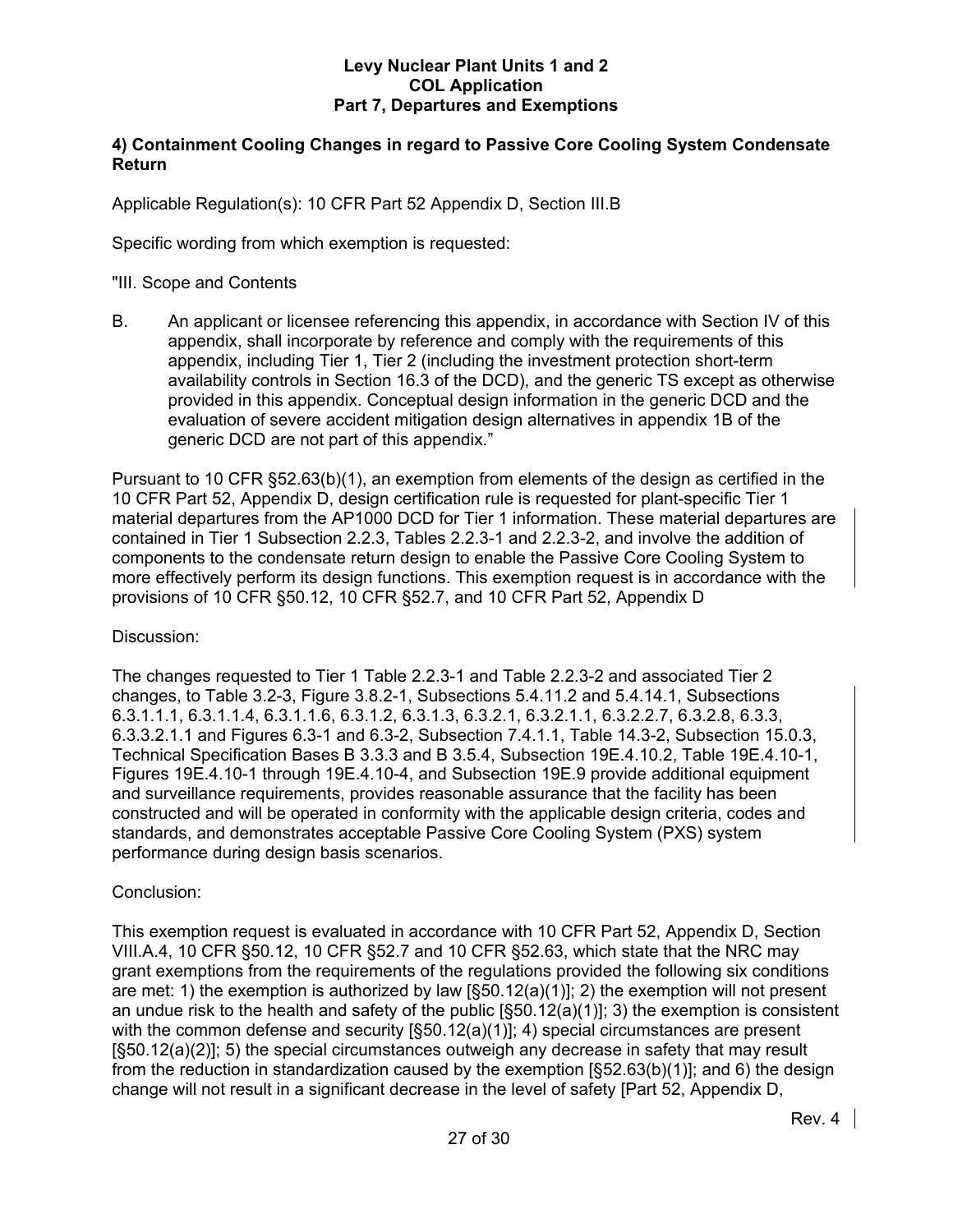VIII.A.1]. The requested exemption satisfies the criteria for granting specific exemptions, as described below.

1. This exemption is authorized by law

The NRC has authority under 10 CFR §§ 50.12, 52.7, and 52.63 to grant exemptions from the requirements of NRC regulations. Specifically, 10 CFR §§50.12 and 52.7 state that the NRC may grant exemptions from the requirements of 10 CFR Part 52 upon a proper showing. No law exists that would preclude the changes covered by this exemption request. Additionally, granting of the proposed exemption does not result in a violation of the Atomic Energy Act of 1954, as amended, or the Commission's regulations.

Accordingly, this requested exemption is "authorized by law," as required by 10 CFR §50.12(a)(1).

2. This exemption will not present an undue risk to the health and safety of the public

The proposed exemption from the requirements of 10 CFR 52, Appendix D, Section III.B would allow changes to elements of the plant-specific Tier 1 DCD to depart from the AP1000 certified (Tier 1) design information. The plant-specific Tier 1 DCD will continue to reflect the approved licensing basis for the applicant, and will maintain a consistent level of detail with that which is currently provided elsewhere in Tier 1 of the plant-specific DCD. Because the change to the condensate return portion of the passive core cooling system description maintains its design functions, the changed design will ensure the protection of the health and safety of the public. Therefore, no adverse safety impact which would present any additional risk to the health and safety is present. The affected Design Description in the plant-specific Tier 1 DCD will continue to provide the detail necessary to support the performance of the associated ITAAC.

Therefore, the requested exemption from 10 CFR 52, Appendix D, Section III.B would not present an undue risk to the health and safety of the public.

3. The exemption is consistent with the common defense and security

The exemption from the requirements of 10 CFR 52, Appendix D, Section III.B would change elements of the plant-specific Tier 1 DCD by departing from the AP1000 certified (Tier 1) design information relating to the condensate return portion of the passive core cooling system. The exemption does not alter the design, function, or operation of any structures or plant equipment that are necessary to maintain a safe and secure status of the plant. The proposed exemption has no impact on plant security or safeguards procedures.

Therefore, the requested exemption is consistent with the common defense and security.

4. Special circumstances are present

10 CFR §50.12(a)(2) lists six "special circumstances" for which an exemption may be granted. Pursuant to the regulation, it is necessary for one of these special circumstances to be present in order for the NRC to consider granting an exemption request. The requested exemption meets the special circumstances of 10 CFR §50.12(a)(2)(ii). That subsection defines special circumstances as when "Application of the regulation in the particular circumstances would not

Rev. 4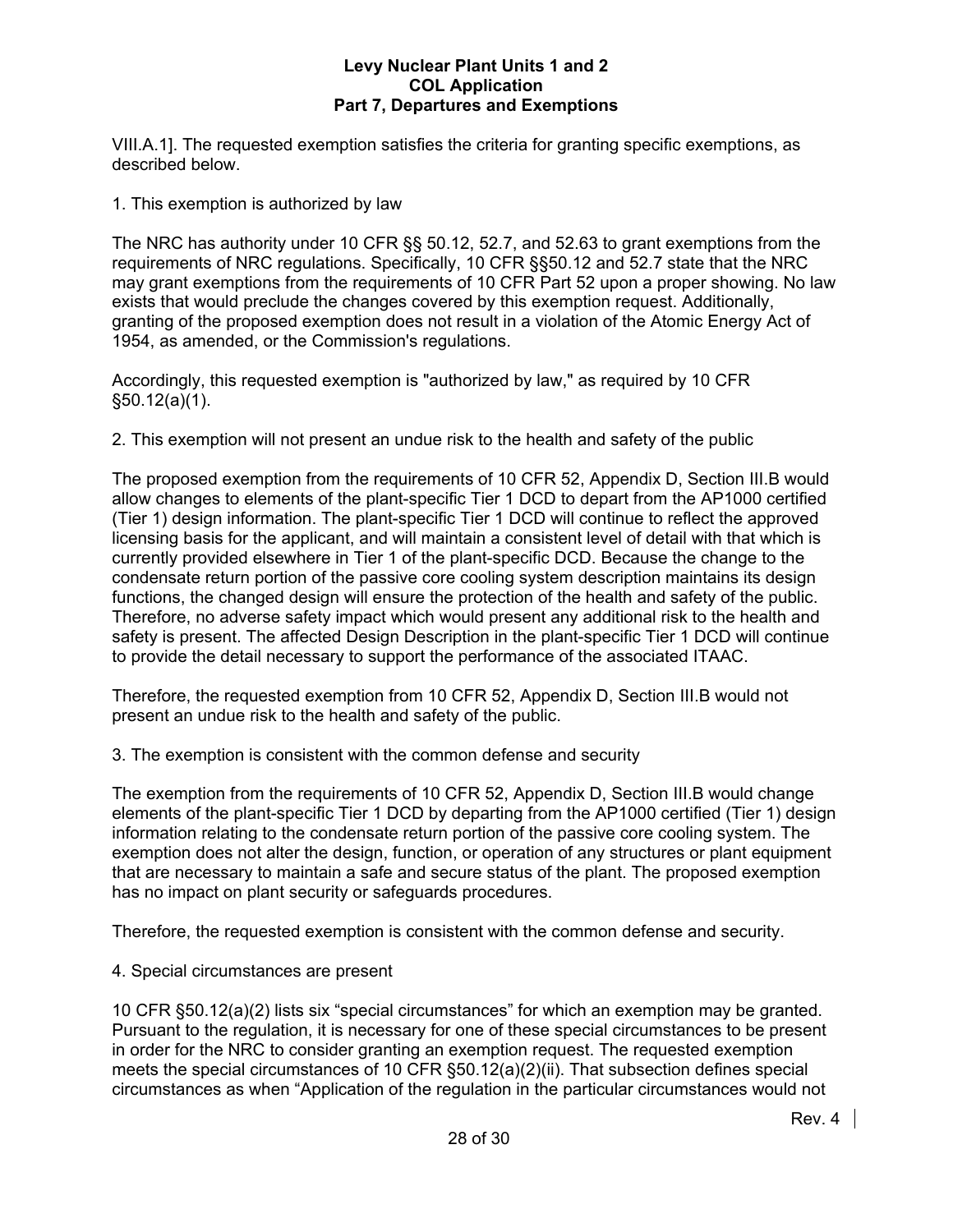serve the underlying purpose of the rule or is not necessary to achieve the underlying purpose of the rule."

The rule under consideration in this request for exemption from Tier 1 Subsection 2.2.3, Tables 2.2.3-1 and 2.2.3-2, is 10 CFR 52, Appendix D, Section III.B, which requires that an applicant referencing the AP1000 Design Certification Rule (10 CFR Part 52, Appendix D) shall incorporate by reference and comply with the requirements of Appendix D, including Tier 1 information. The Levy Units 1 and 2 COLA references the AP1000 Design Certification Rule and incorporates by reference the requirements of 10 CFR Part 52, Appendix D, including Tier 1 information. The underlying purpose of Appendix D, Section III.B is to describe and define the scope and contents of the AP1000 design certification, and to require compliance with the design certification information in Appendix D to maintain the level of safety in the design.

The proposed changes to the condensate return portion of the passive core cooling system maintain the design margins of the Passive Core Cooling System. This change does not impact the ability of any structures, systems, or components to perform their functions or negatively impact safety. Accordingly, this exemption from the certification information in Tier 1 Subsection 2.2.3, Tables 2.2.3-1 and 2.2.3-2, will enable the applicant to safely construct and operate the AP1000 facility consistent with the design certified by the NRC in 10 CFR 52, Appendix D.

Therefore, special circumstances are present, because application of the current generic certified design information in Tier 1 as required by 10 CFR Part 52, Appendix D, Section III.B, in the particular circumstances discussed in this request is not necessary to achieve the underlying purpose of the rule.

5. The special circumstances outweigh any decrease in safety that may result from the reduction in standardization caused by the exemption

Based on the nature of the changes to the plant-specific Tier 1 information and the understanding that these changes support the design function of the Passive Core Cooling System, it is likely that other AP1000 applicants and licensees will request this exemption. However, if this is not the case, the special circumstances continue to outweigh any decrease in safety from the reduction in standardization because the key design functions of the Passive Core Cooling System associated with this request will continue to be maintained. This exemption request and the associated marked-up tables demonstrate that the Passive Core Cooling System function continues to be maintained following implementation of the change from the generic AP1000 DCD, thereby minimizing the safety impact resulting from any reduction in standardization.

Therefore, the special circumstances associated with the requested exemption outweigh any decrease in safety that may result from the reduction in standardization caused by the exemption. In fact, as described in 6. below, the exemption will result in no reduction in the level of safety.

6. The design change will not result in a significant decrease in the level of safety.

The exemption revises the plant-specific DCD Tier 1 information by adding components to Subsection 2.2.3, Tables 2.2.3-1 and 2.2.3-2, which were added to the condensate return